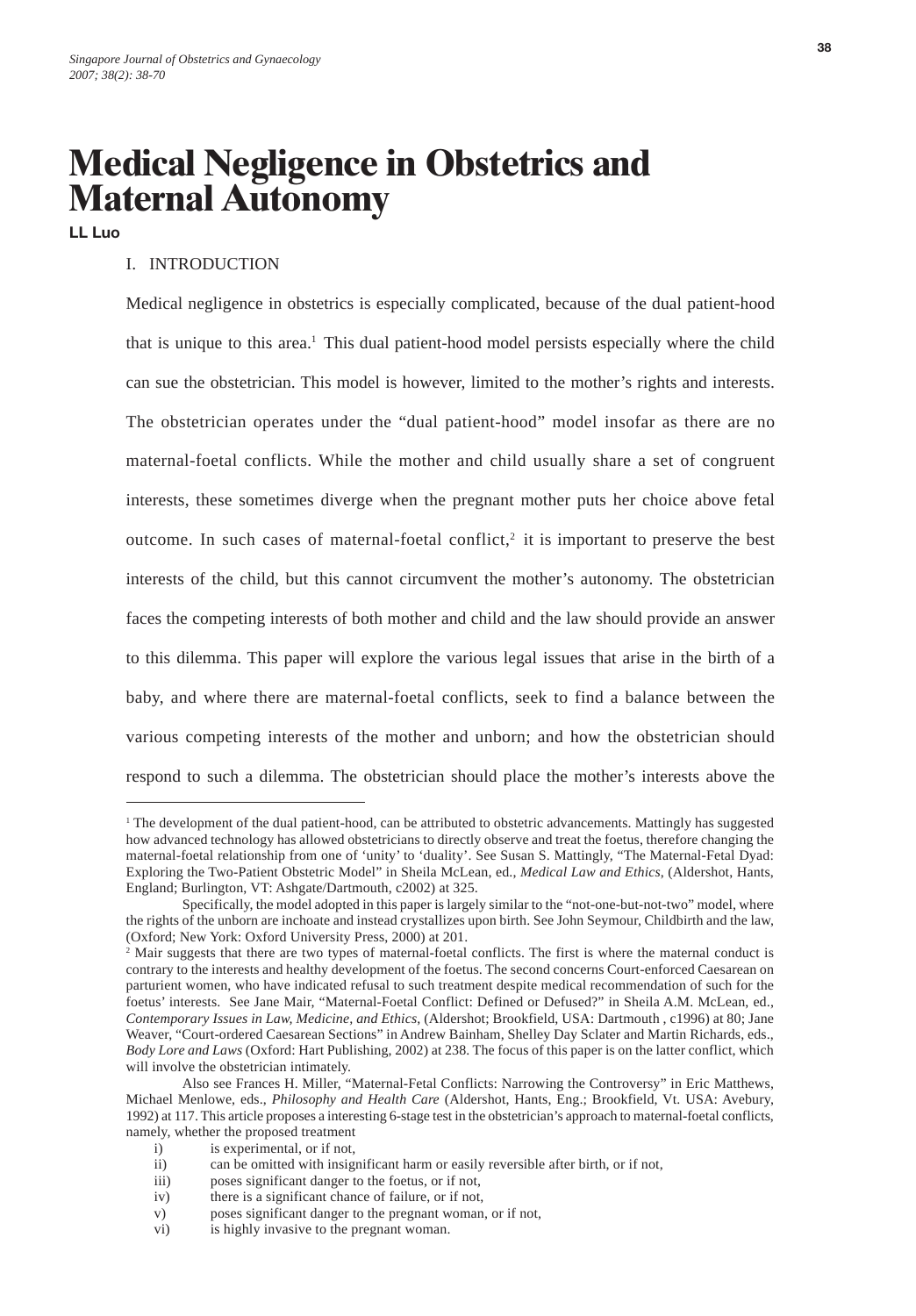child and provide treatment according to her wishes, especially where the mother clearly refuses a particular treatment. This is especially so because it is illogical to deprive the mother of her right to self-determination by virtue of her pregnancy. Although such deprivation seems unjustifiable, it has occurred in the UK and this paper will criticize recent US developments that seek to do the same. Although recent UK decisions have resiled from this position, the common law should never allow such injustice to resurface. This paper advocates that the Singapore courts must protect women's autonomy in obstetrics and refrain from developments in the US that are contrary to such.3

# II. TO ESTABLISH MEDICAL NEGLIGENCE IN A DOCTOR-PATIENT RELATIONSHIP

 To establish medical negligence, there must be first a doctor-patient relationship. It is this doctor-patient relationship that gives rise to the duty of care, which when in breach, attracts a claim in medical negligence.

#### *a) Duty of care*

In a negligence action against the doctor, a patient must first establish that the defendant owed her a duty of care. A doctor-patient relationship certainly has the potential to create such a duty, because doctors must assume some professional responsibility to their patients.4 However, it does not follow that the very act of taking advice from a doctor would create a doctor-patient relationship. Consequently, a pregnant woman who calls an obstetrician for advice would not be deemed to have a doctor-patient relationship with the obstetrician even before the first consultation. The determination of such is a matter of law,

On the ethical and policy issues from the medical perspective, see Wayne R. Cohen & Ruth Macklin, "Maternal-Fetal Conflicts: Ethical and Policy issues" in Amnon Goldworth, William Silverman, David K. Stevenson & Ernle W. D. Young, *Ethics and Perinatology*, (New York: Oxford University Press, 1994) at 10.

<sup>&</sup>lt;sup>3</sup> Where possible, this paper has examined the law in Singapore on obstetrics cases, but such opportunities are few and far between. Therefore, this paper would be looking closely at developments in the UK, US and Australia where appropriate.

<sup>&</sup>lt;sup>4</sup> On the doctor-patient relationship between the obstetrician and the mother, the duty of care owed to the mother should not only be in relation to physical injury but also should include psychological harm or nervous shock which may be suffered when a mother gives birth to a damaged baby or a stillborn.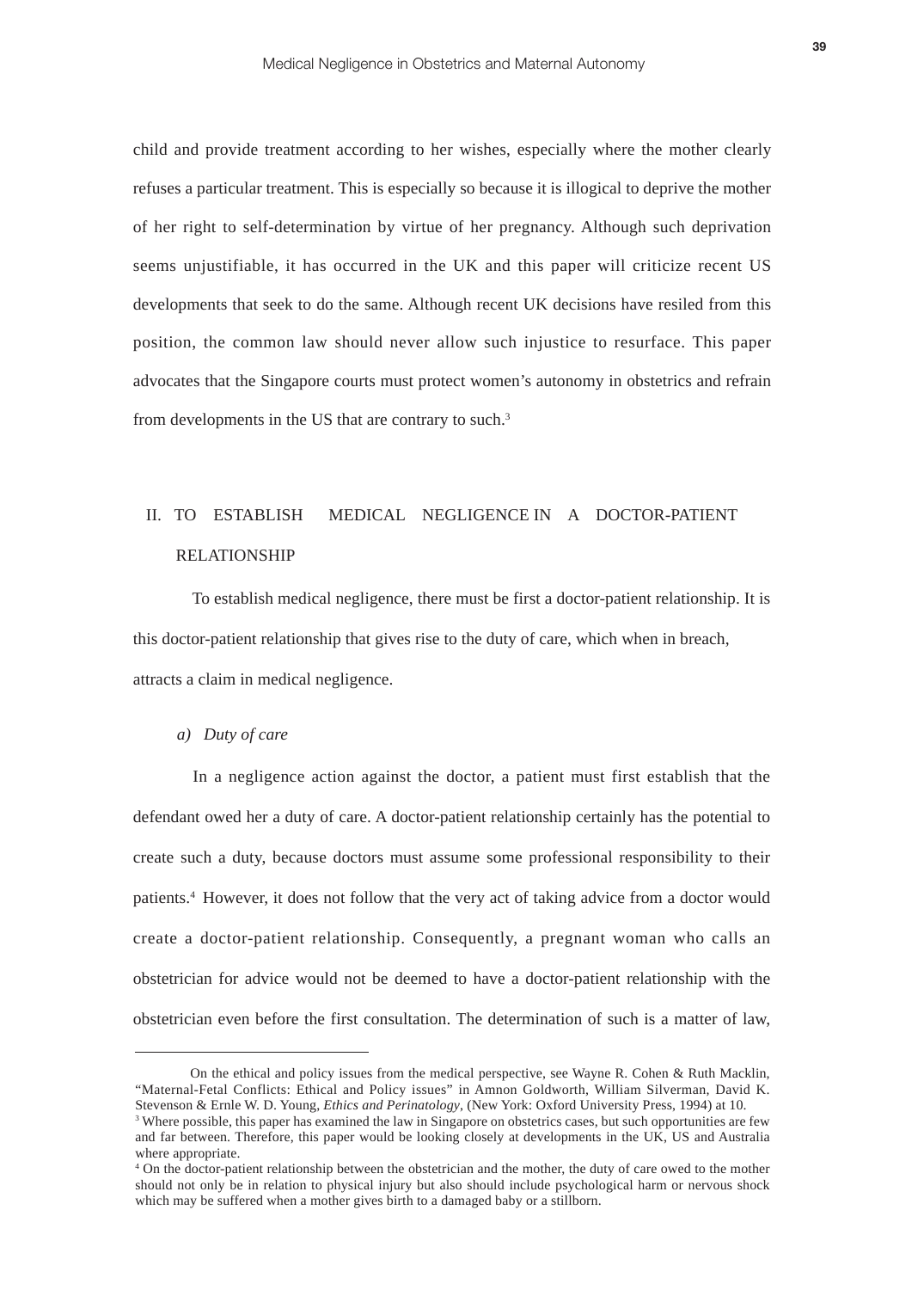from the landmark case of *JU*, <sup>5</sup> which decided against the claimant in accordance with the *Bolam* test.<sup>6</sup> *JU* exemplifies such a failure to establish a doctor-patient relationship, where telephone advice was considered insufficient to create a duty of care before the first consultation. The doctor had no duty to schedule an appointment at the earliest time possible because such a duty should have fallen on the plaintiff herself instead. As Lai Siu Chiu J stated, "It would place an onerous and unfair burden on medical practitioners and specialists alike, if the law was to decree that their duty of care to patients began even before the first consultation, and extended to cover telephone advice and/or opinions sought by callers who might not even become their patients later."7 It is clear the patient must cross a certain threshold before the obstetrician could be considered responsible for the management of her birth, so that the obstetrician would not attract undeserved liability.

# *b) Duty of care to both the mother and child*

 The doctor-patient relationship in obstetrics is not as clear-cut and is unique, as there is more than one patient who could be foreseeably affected by acts or omissions. The obstetrician's potential duty to the unborn naturally affects his treatment of the mother. If the obstetrician has a duty towards a foetus that may not be born alive, such limitless liability might result in defensive obstetric practice.<sup>8</sup> Conversely, if it is foreseeable that the baby can appreciate the impact of the obstetrician's practices, he should be held liable. However, the obstetrician may face a dilemma when faced with the mother's right of choice and refusal of treatment. Although the obstetrician has to bear in mind the child's interests, these should be secondary when juxtaposed against the mother's wishes.

In UK, the doctor-patient relationship between the doctor and the foetus has come a long way. In 1971, *Distillers*<sup>9</sup> indicated how it was possible to owe a duty of care to the foetus

<sup>5</sup> *JU v See Tho Kai Yin* [2005] 4 SLR 96 at 119. Margaret Fordham, "A Life without Value?" (2005) Sing J. L. S. 395.

<sup>6</sup> *Bolam v Friern Hospital Management Committee* [1957] 2 All ER 118.

<sup>7</sup> *Supra*, note 5 at Para 87.

<sup>8</sup> Specifically, foetuses that are not even viable yet.

<sup>9</sup> *Distillers Co (Biochemicals) Ltd v Thompson* [1971] AC 458.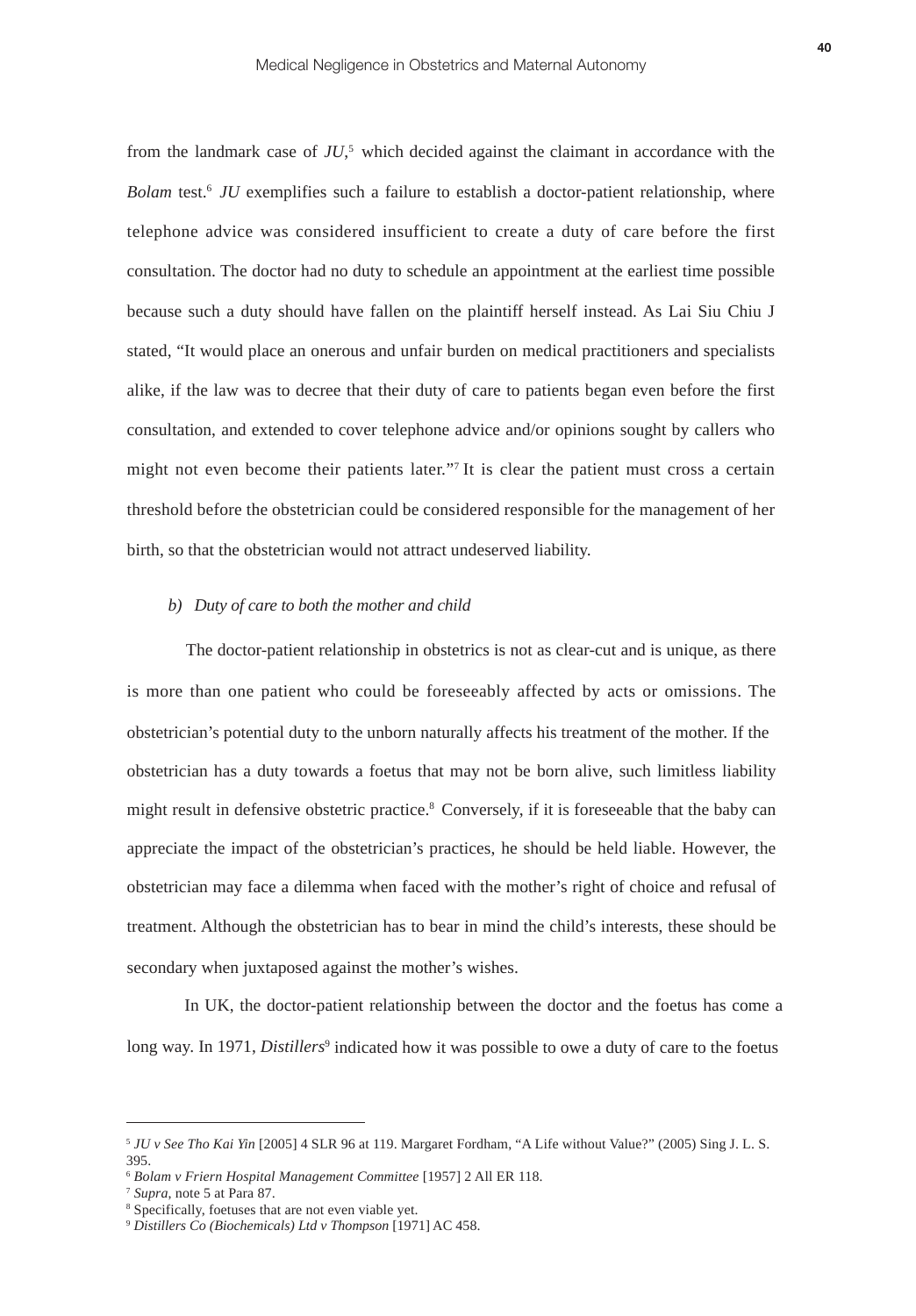later born disabled. Even before we consider an obstetrician's duty to the foetus, there has been authority establishing the possibility of owing a general duty the foetus in tort.<sup>10</sup>

Later, the House of Lords (HL) decided in *Whitehouse v Jordan*,<sup>11</sup> that there was an implicit assumption that the child, who was alleged to have been injured as a result of occurrences both immediately before and during birth, was owed a duty of care. Specifically, under the *Whitehouse v Jordan* model, the court did not have to consider if a foetus had rights. It was not a question of whether a foetus could sue; rather, it was whether a child could sue for occurrences immediately before birth.

Finally, in 1992, it was firmly established that the same doctor-patient relationship between the mother and the obstetrician is also present between the foetus and the doctor. *Burton v Islington*<sup>12</sup> accepted that the factual matrix of prenatal treatment gave rise to a potential relationship between the foetus and the obstetrician that would later manifest into a complete duty of care upon birth. Therefore, it implies that it is possible to sue for injuries suffered by the child before birth, because the doctor's duty crystallizes upon birth.<sup>13</sup> In coming to this conclusion, the Court of Appeal (CA) had referred to various precedents from other jurisdictions, which found a duty of care in negligence in such cases.14

The position in UK from *Burton v Islington* finds its origins from in the Australia case of *Watt v Rama*,<sup>15</sup> a case on antenatal injuries caused in a vehicular accident. In *Watt v Rama*, the defendant motorist contended that he owed no duty of care to the foetus because it did not exist and was only a part of the mother. However, the Victorian Supreme Court dismissed this contention and held that it was possible to owe a duty towards the foetus.

 Other than a general duty towards the foetus, the Australian position is also similar to that in UK, recognizing that the doctor owes a duty of care to both the mother and the foetus

<sup>&</sup>lt;sup>10</sup> Prior to *Distillers*, there was previously no direct statutory authority in UK that laid down the duty of care owed by the obstetrician, until the Congenital Disabilities (Civil Liability) Act 1976. Therefore, the Act serves as a good benchmark before further development of cases on the doctor-patient relationship between the obstetrician and the unborn child.

<sup>&</sup>lt;sup>11</sup> [1981] 1 All ER 267.

<sup>12</sup> *Burton v Islington Area Health Authority* and *De Martell v Merton and Sutton Area Health Authority* [1992] 3 All ER 833.

<sup>&</sup>lt;sup>13</sup> A. Whitfield, "Common Law Duties to Unborn Children" 1993, 1 Med. L. Rev. 28.

<sup>14</sup> Vivian Harpwood, *Legal Issues in Obstetrics*, (Dartmouth: Brookfield USA, 1996) at 142.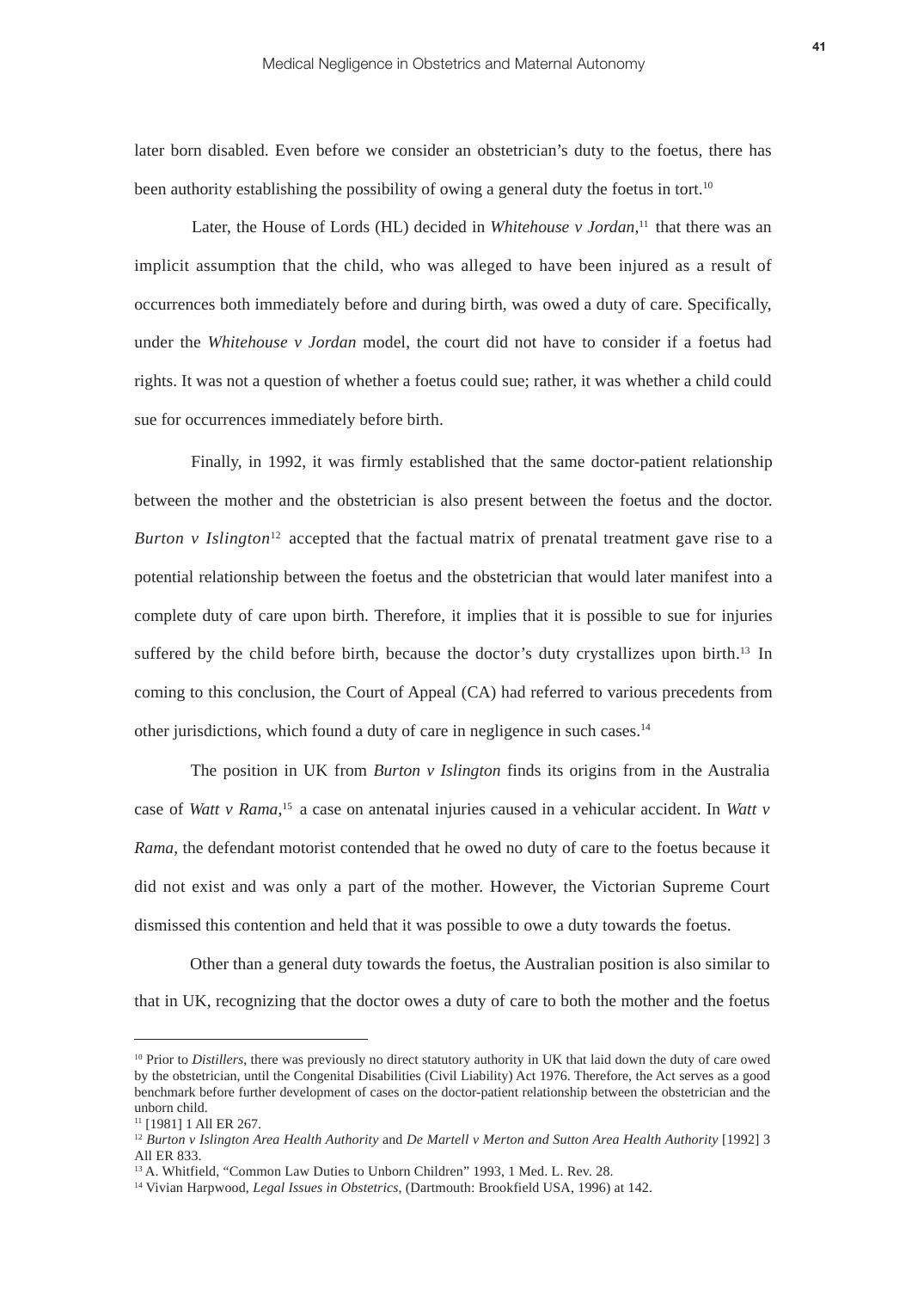and goes further to define the standard of disclosure. In referring to *Whitehouse v Jordan*, *Howarth v Adey*<sup>16</sup> held that, once it is accepted that the obstetrician owes a duty of care to both the mother and the child, the scope of this duty must extend to disclosures as to material risks affecting the potential well-being of the infant. In *X & Anor v Pal & Ors*,<sup>17</sup> a doctor was held liable for a child born with syphilis, as the child was a fore seeable victim of the doctor's failure to screen the mother for the disease.

In the US by 1946, *Bonbrest v Kotz*,<sup>18</sup> allowed an action in negligence for prenatal injury. It emphasized that a viable child, having a capacity to survive, is not a part of the mother.19 In finding a doctor-patient relationship between the obstetrician and the child, the law is giving the foetus a legal personality that is capable of suing and enforcing its rights. Such actions are not limited to injuries that were sustained before it became viable. In *Smith v Brennan*<sup>20</sup> it was held that "an unborn child is a distinct biological entity from the time of conception… [and] that the viability distinction has no relevance to the injustice of denying recovery for harm which can be proved to have resulted from the wrongful act of another."

 Most importantly, the issue of enforceability against the obstetrician turns on whether or not the foetus has acquired a legal personality. The position differs across jurisdictions as to when liability can be incurred as against a foetus.<sup>21</sup> From *Burton v Islington*,<sup>22</sup> it would seem that the child's legal personality is not recognized until birth. As the duty of the obstetrician crystallises upon birth, a stillbirth would have removed the possibility of such

<sup>15 [1972]</sup> VR 353, 359. Also see note 1, Seymour at 162.

<sup>&</sup>lt;sup>16</sup> [1996] 2 VR 535.

<sup>17 (1991)</sup> Aust Torts Reports 81-098, 23 NSWLR 26.

<sup>&</sup>lt;sup>18</sup> 65 F Supp 138 (1946).

<sup>19 65</sup> F Supp 138 (1946), at 140.

<sup>20 157</sup> A 2d 497(NJ 1960), at 504.

<sup>&</sup>lt;sup>21</sup> There is substantial debate on the status of the foetus, attempting to demarcate a moment when the foetus becomes a person. *Supra*, note 1, Seymour at 135.

The focus of this paper is not on the debate of the status of the foetus and will instead examine the legal distinction between a child born alive and a stillborn, as the former is more relevant in the abortion context. See Boonin, David, *A Defense of Abortion* (Cambridge: Cambridge University Press, 2003) Chapter 4; Finnis, "The Rights and Wrongs of Abortion" 2:2 (1973) *Philosophy and Public Affairs* 117; Hershenov, "Abortions and Distortions" 27:1 (2001) *Social Theory and Practice* 129; Patrick Lee & Robert P. George, "The Wrong of Abortion" in Andrew Cohen & Christopher Wellman, eds. *Contemporary Debates in Applied Ethics*. (Oxford: Blackwell, 2005); McMahan Jeff, *The Ethics of Killing,* (New York: Oxford University Press, 2002); Schwarz Stephen, *The Moral Question of Abortion* (Chicago: Loyola University Press, 1990) Chapter 8; Bonnie Steinbock, *Life Before Birth: The Moral and Legal Status of Embryos and Fetuses*. (Oxford: Oxford University Press, 1992); Thomson, "A Defense of Abortion" 1:1 (1971) *Philosophy and Public Affairs* 47; Thomson, "Rights and Deaths" 2:2 (1973) *Philosophy and Public Affairs* 146.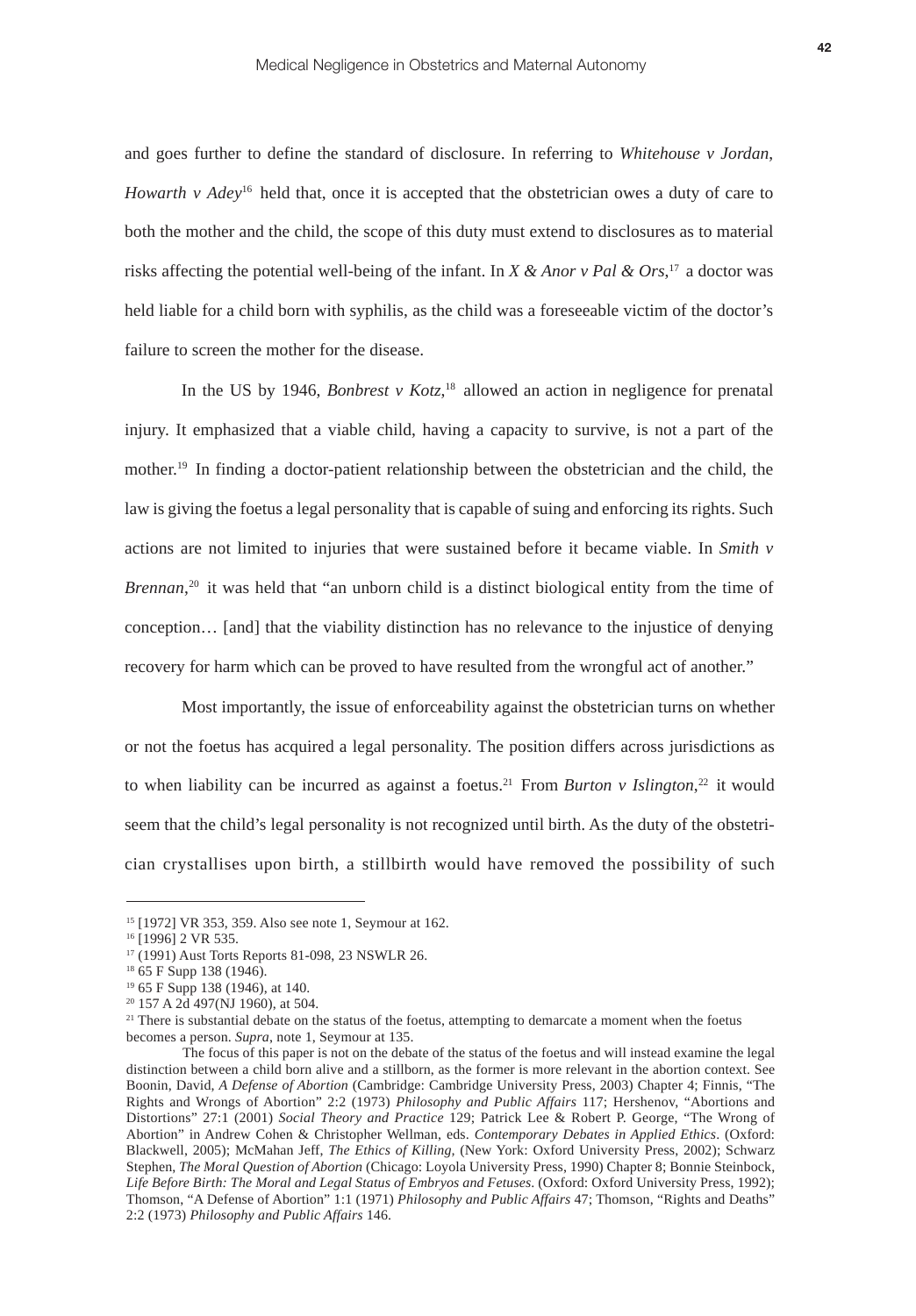duty. This is contrary to *Smith v Brennan*, that could potentially recognize a legal entity right from conception. The former view welds more strength, because only a child that is born alive would have to suffer the damages that have been inflicted before birth. If we were to take the *Smith v Brennan* position, a stillborn could sue even if it did not have to live through the pain and suffering of birth injuries. It is logical not to allow the child's action if he or she were a stillborn, because this foetus never acquired a living legal personality to attract rights against the obstetrician.23 Consequently, it would be illogical to subjugate the mother's interests below that of the unborn because there is no sense in reducing the woman's interests for the sake of an uncertainty. This argument is reinforced by *Vo*  $v$  *France*<sup> $24$ </sup> which stated *obiter dictum* that, even where the foetus could have a right to life under  $Art.2$ <sup>25</sup> such a right would be limited by the mother's rights and interests. Clearly, the doctor must place the mother's wishes first.

Further, in *Vo v France*, the European Court of Human Rights affirmed that the foetus was not a person and did not enjoy the protection of Art.2 directly. Therefore, a stillborn cannot sue, because the child had never lived in the world to experience the suffering that he or she would have if alive. The foetus does not constitute an entity that can enforce rights as against the obstetrician, it merely has rights that are latent in nature and such crystallizes upon birth.26

With the above establishing a potential duty towards the unborn, the potential for a conflict of interests between the mother and child arises. As the obstetrician could owe a duty to both the mother and child, he would have to make a choice as to whose interests to give priority to. It is advocated that the obstetrician must follow the mother's wishes to consent or refuse treatment, because she is his primary patient and the duty to the unborn is only a secondary duty. This might offer an appropriate balance to both mother and child and prevent defensive obstetric practice.

<sup>22</sup> *Supra*, note 12.

<sup>&</sup>lt;sup>23</sup> There is much ethical debate on the life and rights of the foetus, which this paper cannot belabour upon unfortunately.

<sup>&</sup>lt;sup>24</sup> [2004] 2 FCR 577.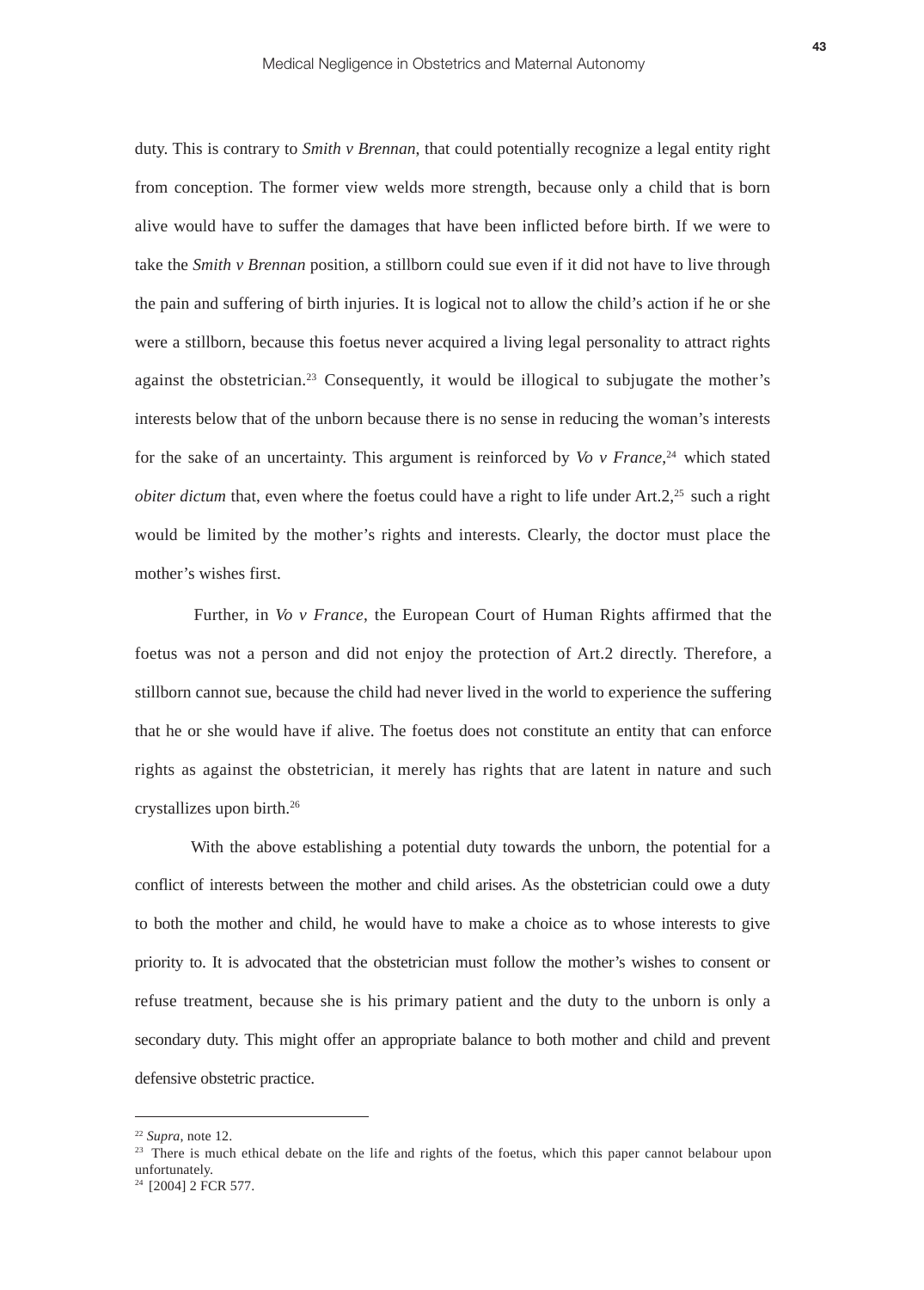# III. STANDARD OF CARE

After establishing the obstetrician's duty of care to the mother and potentially the foetus, we must examine the standard of care required by this duty. This paper advocates that the appropriate standard of care is one that optimises maternal objectives.

# *a) General standard of care in medical negligence*

The common law standard of care is found in *Bolam*<sup>27</sup> which establishes the criteria for competent medical practice. In *Bolam*, McNair J stated that, "A doctor is not guilty of negligence if he has acted in accordance with a practice accepted as proper by a responsible body of medical men skilled in that particular art."28 *Bolam* has since been criticised enormously for effectively sanctioning any practice that is supported by a body of medical opinion, possibly "reducing medical negligence to being determined by the lowest standard of care (accepted by the medical profession) rather than reasonable contemporary standards (expected by the community)."29

*Bolam* was later modified by *Hucks v Cole*,<sup>30</sup> that requires the defence opinion to have a rational or logical basis and that the body has reached a defensible conclusion for the matter at hand. In the words of Sach LJ:

"When the evidence shows that a lacuna in professional practice exists by which risks of

<sup>25</sup> Article 2 of the European Convention.

<sup>&</sup>lt;sup>26</sup> *Supra*, note 12 and the accompanying main text.

<sup>27</sup> *Supra*, note 6. The standard of care in *Bolam* is similar to that required in the Congenital Disabilities (Civil Liability) Act 1976, is found in section 1(5), that "The defendant is not answerable to the child, for anything he did or omitted to do when responsible in a professional capacity for treating or advising the parent, if he took reasonable care having due regard to the then received professional opinion applicable to the particular class of case." See Rodney Nelson-Jones & Frank Burton, *Medical Negligence Case Law*, 2<sup>nd</sup> edn (Butterworths: London, Dublin & Edinburgh, 1995) at 53. Also see Harvey Teff, "The Standard of Care in Medical Negligence – Moving on from Bolam?" (1998) Oxford Journal of Legal Studies 473.

<sup>28</sup> *Supra,* note 6.

<sup>29</sup> Kumaralingam Amirthalingam, "Judging Doctors and Diagnosing the Law: Bolam Rules in Singapore and Malaysia" (2003) S. J. L. S 125, at 129. Also see Lord Woolf, "Are Courts Excessively Deferential to the Medical Profession?" (2001) 9 Medical Law Review 1 at 15; Margaret Brazier and J. Miola, "Bye-Bye Bolam: A Medical Revolution?" (2000) 8 Medical Law Review 85; Margaret Fordham, "The Bolam test lives on" (1998) Sing J. L. S. 140; A. Maclean, "Beyond Bolam and Bolitho" (2002) 5 Medical Law International 205 at 217. Dato' G Sri Ram, "The Standard of Care: Is the Bolam principle still the Law?" [2000] 3 Malayan Law Journal lxxxi.

Keown suggested that *Bolitho*, although expressedly qualifying the *Bolam* test, is only as significant to the extent that it reins in the Bolam test. See John Keown, "Reining in the Bolam Test" (1998) Cambridge Law Journal 248; "Doctor Knows Best?: The Rise and Rise of the Bolam Test" Sing. J. L. S. 342. 30 [1993] 4 Med.L.R. 393.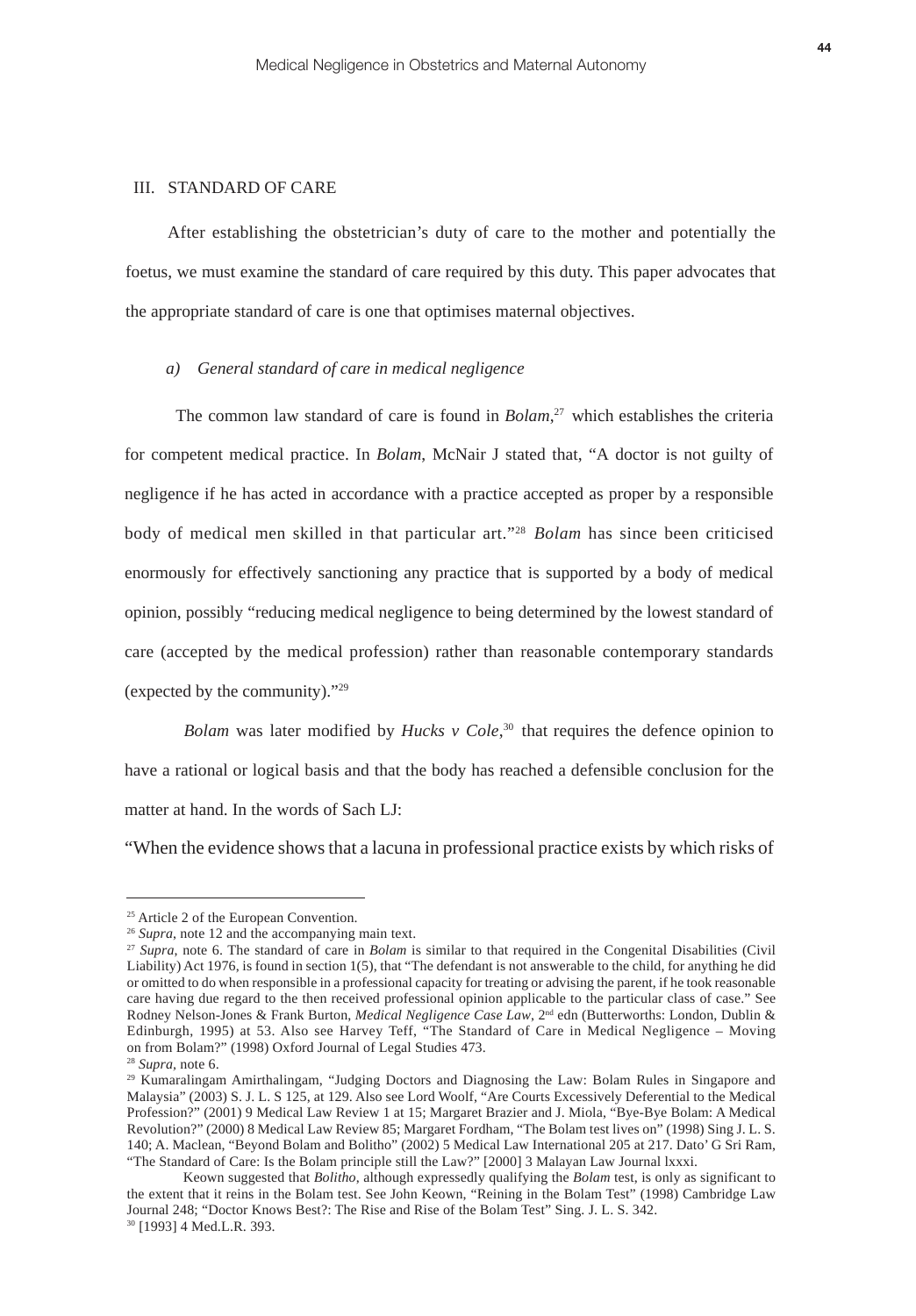grave danger are knowingly taken, then, however small the risk, the court must anxiously examine that lacuna—particularly if the risk can be easily and inexpensively avoided. If the court finds, on an analysis of the reasons given for not taking those precautions that, in the light of current professional knowledge, there is no proper basis for the lacuna, and that it is definitely not reasonable that those risks should have been taken, its function is to state that fact and where necessary to state that it constitutes negligence."

Although *Hucks v Cole* was considered at the CA in *Bolitho*, its significance was greatly reduced in the HL, where *Bolam* was emphasised again. The court went further and stated that "if, in the rare case, it can be demonstrated that the professional opinion is not capable of withstanding logical analysis, the judge is entitled to hold that the body of opinion is not reasonable or responsible."31

The above test was applied in the obstetrics case of *Smithers v Taunton*,<sup>32</sup> where it was again emphasized that, the "[c]ommon practice… cannot be and is not conclusive of the question of negligence."

Further, in *French v Thames*,<sup>33</sup> it was held that if the obstetrician had acted in accordance with a practice accepted as proper for an ordinarily competent obstetrician by a responsible body of medical opinion, the next question is whether the practice survives the *Bolitho* scrutiny, which examines if the practice is 'responsible' or 'reasonable'.<sup>34</sup> Separately,

<sup>31</sup> *Bolitho v City and Hackney Health Authority* (1997) 39 BMLR 1, [1997] 4 All ER 771.

<sup>32</sup> *Smithers (A minor by his father and litigation friend Aaron Smithers) v. Taunton and Somerset NHS Trust* [2004] EWHC 1179. In the US Georgia, *McDaniel v Hendrix* 260 Ga. 857 held that the general standard of care was the appropriate standard in malpractice cases. In US Carolina, the court in *The Estate of Lynch v Nash Day Hospital* 167 N.C. App. 194 found that the doctor established his knowledge of the standard of care in a similar community, as required by the *N.C.Gen.Stat. §90-21.12*. This position was also reflected in Rhode Island, where the court in *Kayla Buja v Howard Morningstar* 688 A.2d 817 held that the expert witness had the necessary prerequisite knowledge, skill, experience, training, or education in the field of the alleged malpractice, as required by *R.I. Gen. Laws §919-41 (1956)*. In Texas, *Eckert v Smith* 589 S.W.2d 533 followed a test largely similarly to the *Bolam*, holding that the standard for physicians in the county was equal to the state standard, which excluded liability when a physician undertakes a mode or form of treatment which a reasonable and prudent member of the medical profession would undertake in the same or similar circumstances. In the District of Columbia, *Robbins v Marvin Footer* 179 US App DC 389 found that the standard of care for obstetricians was based on a uniform national examination. As a national board of examiners did the certification process, the specific practice profession should determine the appropriate standard nationally.

<sup>33</sup> *French v Thames Valley Strategic Health Authority* [2005] EWHC 459.

<sup>34</sup> *Ibid*, at para 8-12.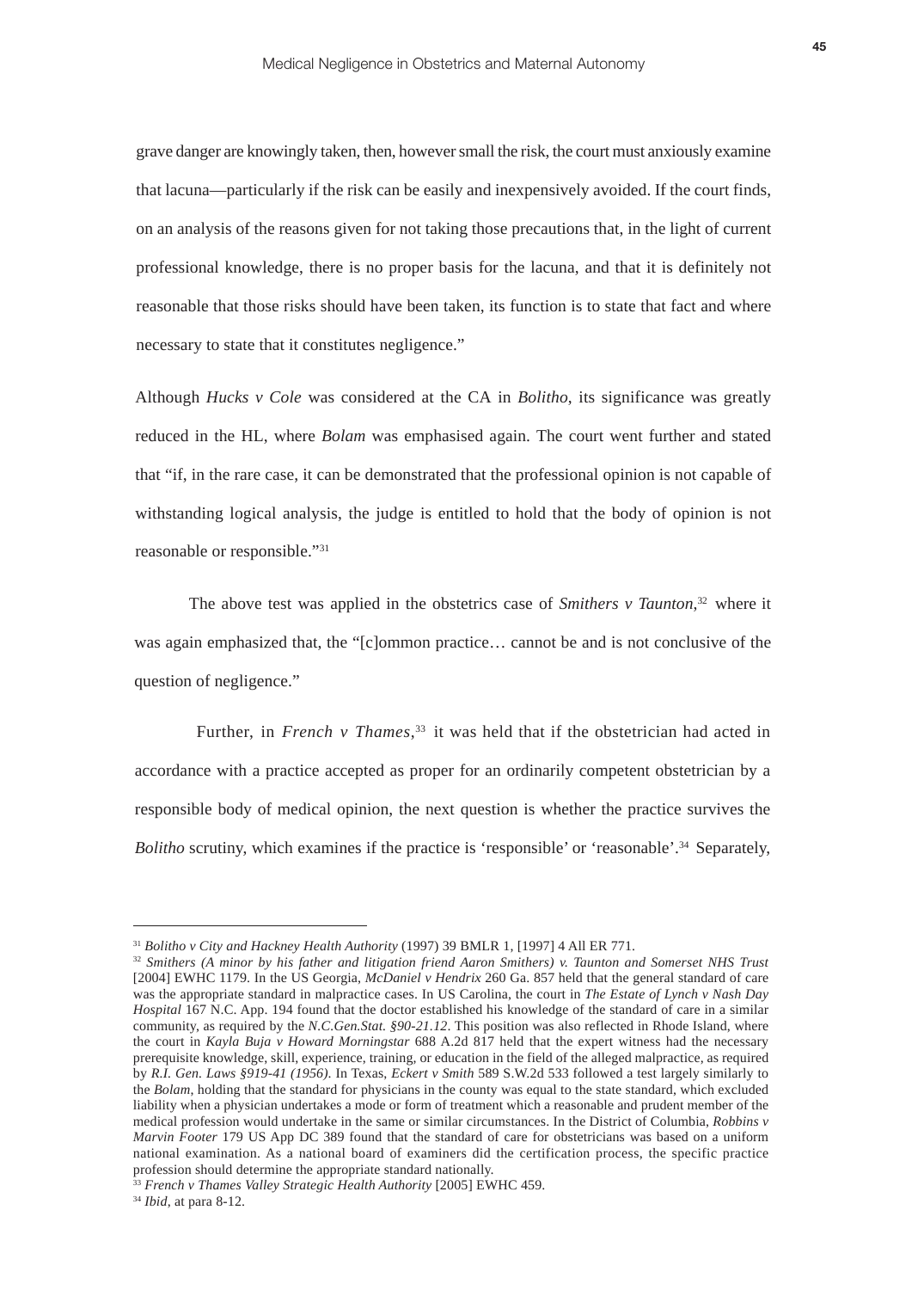in *DA v North East London*,<sup>35</sup> the endorsement of *Bolam* and *Bolitho* was adopted without modification or discussion on its suitability.26

In the case of *Kingsberry v Greater Manchester*,<sup>37</sup> it was held that the obstetrician should have employed the trial of forceps technique.<sup>38</sup> The court found that such a technique was an accepted, established obstetric management technique. A failure to adopt this was not in accordance with proper practice, and the obstetrician was therefore negligent in delivering the baby by manual rotation and forceps delivery. On the basis of *Bolam*, the court found a breach of duty. In interpreting *Bolam*, the court reminded itself that it should not be "tempted to put itself in the surgeon's shoes".39 Effectively, it relied upon expert evidence, and did not give preference for one responsible body of opinion over another. However, it also accepted the *Bolitho* qualification and went further to note that the *Bolitho* qualification of *Bolam* has now become a "commonplace within the assessment of whether or not a doctor's act or omission is or is not negligent."40

Locally, the development of the law on the standard of care in obstetrics proceeds in similar vein. *F v Chan Tanny* followed *Yeo Peng Hock Henry v Lily Pai* in adopting the *Bolitho* reformulation of *Bolam*, without any reconsideration.<sup>41</sup>

# *b) Necessary modification to the general standard of care in obstetrics*

The standard of care in obstetrics is unique when contrasted with other areas of medical practice, because of the unpredictable nature of labour. It is the obstetrician's duty to provide a standard of care that would sufficiently manage such cases if it were to arise suddenly. This unique area of law would certainly require a modification of the current adoption of *Bolam* with *Bolitho* in the determination of the standard of care. Using *Bolitho* as

<sup>35</sup> *DA v North East London Strategic Health Authority* [2005] EWHC 950.

<sup>36</sup> *Ibid*, at para 2.

<sup>37</sup> *Kingsberry v Greater Manchester Strategic Health Authority* [2005] EWHC 2253.

<sup>38</sup> *Ibid*, at para 46.

<sup>39</sup> *Sidaway v Governors of Bethlehem Royal Hospital* (1985) 1 BMLR 132, [1985] 1 All ER 643.

<sup>40</sup> *Supra*, note 37 at para 11. See *Marriot v West Midlands Health Authority* [1999] Lloyd's Rep Med 23 at 27-28 and *Reynolds v North Tyneside Health Authority* [2002] Lloyd's Rep Med 459 at 463-463, 475.

<sup>41 [2003]</sup> SGHC 231; [2001] 4 SLR 571.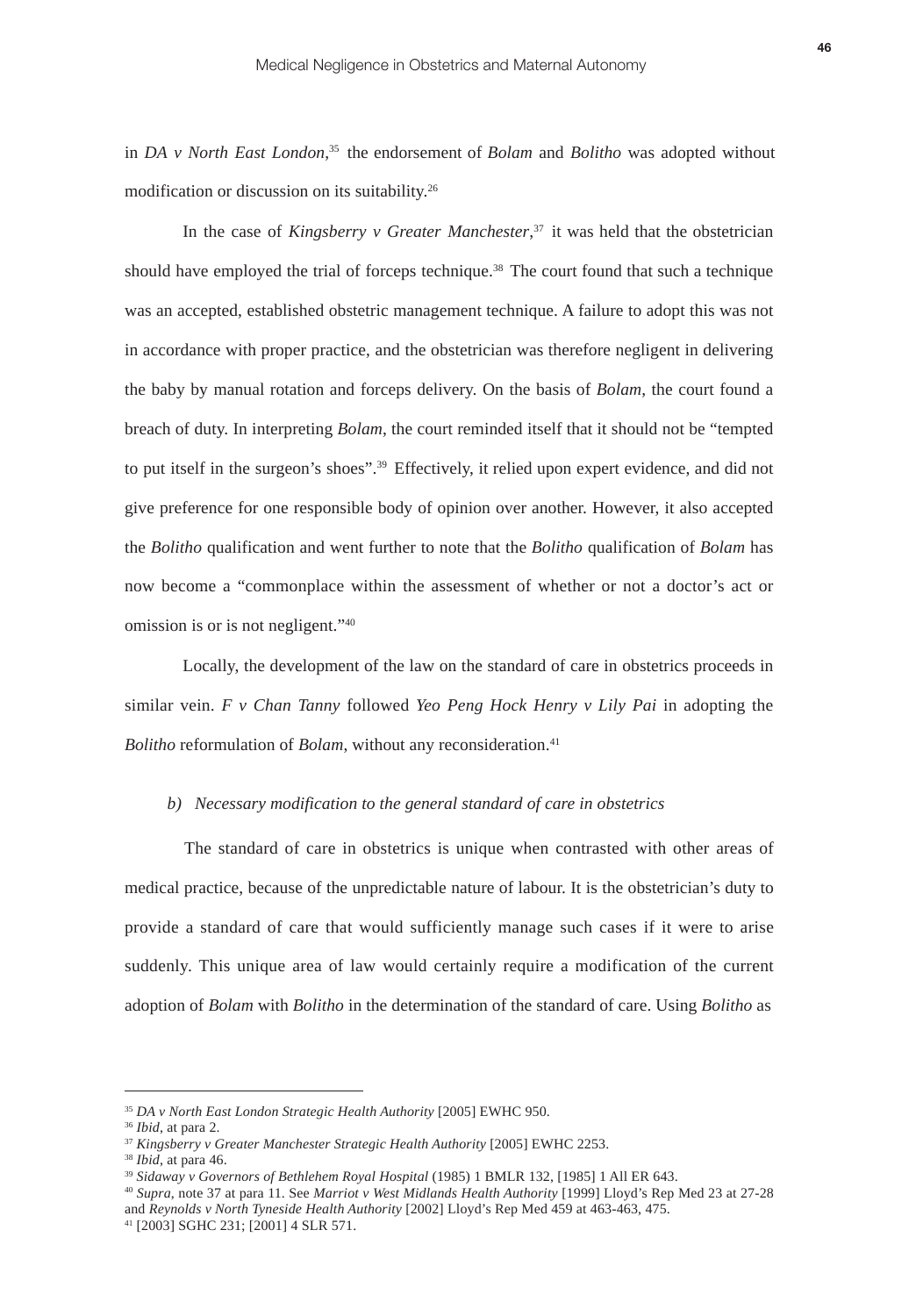a mode of modification, the standard of care should be one that optimises maternal objectives in the labour process.

As it is necessary to modify the general standard of care applicable to obstetrics, there is a growing trend in the use of clinical guidelines to determine the applicable standard. In English case of *DF v St George's Healthcare*, <sup>1</sup> Gray J with guidance from the Royal College of Gynaecologists and Obstetricians, held that the instrumental delivery done by the senior registrar was not acceptable medical practice. In finding against the defendant, the court was effectively using the guidelines as a benchmark of what the obstetrician should have done.

The US courts practice a strict approach in interpreting guidelines. In *Jewett v Our* Lady of Mercy Hospital,<sup>1</sup> the defendant appealed against liability in the failure to monitor during labour, which resulted in the child's death. The court agreed with the plaintiff's expert witness that the standard of care complied with those of the American College of Obstetricians and Gynaecologists, but such a standard was the minimum standards and that more should have been done. Clearly, guidelines may be useful, but should be necessarily modified.

#### IV. INFORMED CONSENT

The obstetrician faces a unique decision making process, because of the dual patienthood in this area. The doctor is effectively providing treatment to two patients, while one is "within and dependent upon the other."<sup>44</sup> In the challenge of balancing interests of the mother and child, it is emphasized that the mother's wishes should prevail, especially if she is competent to decide. The right of refusal in obstetrics is essential because the mother retains as much autonomy as a reasonable person would, despite the pain and momentary stress of labour. Her competence to give an informed consent is not vitiated by the mere fact of her

<sup>&</sup>lt;sup>42</sup> *DF* (by her litigation friend and mother CF) v. St George's Healthcare NHS Trust [2005] EWHC 1327. For a comprehensive study of the role of clinical guidelines in medical negligence litigation, see Ash Samanta, Michelle M. Mello, Charles Foster, John Tingle & Jo Samanta, "The Role of Clinical Guidelines in Medical Negligence Litigation: A Shift from the Bolam Standard?" (2006) 14 Medical Law Review 321.

<sup>43 82</sup> Ohio App 3D 428; 612 NE 2d 724 (Ohio 1992).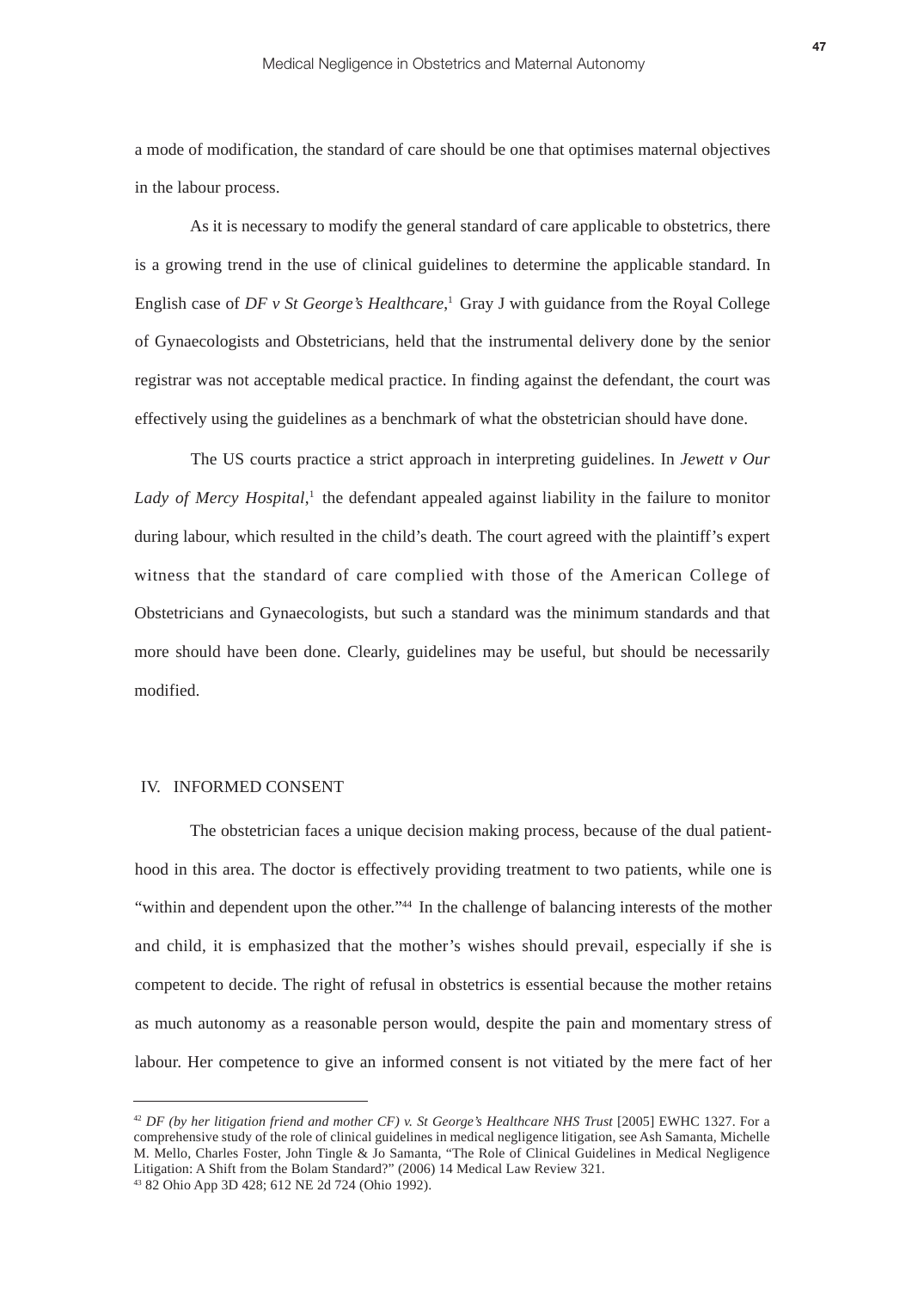parturient state. As *Re MB* dictated, where a woman is competent, she has the absolute right to refuse or accept recommended treatment irrespective of the consequences of her choice.<sup>45</sup> Her competence is presumed until and unless it is rebutted.<sup>46</sup>

# *a) The encroachment into the mother's right of refusal and consent to treatment*

When there are complications the doctor may be faced with maternal interests competing against fetal outcome. The mother may oppose medical intervention for religious reasons or simply desire a natural childbirth. For instance, she may insist on walking around during labour, but this is opposed to mainstream clinical practice of constant electronic fetal monitoring.47

In critical situations, the doctor may be faced with a patient who may not want to save her baby if it means that the baby will be retarded. If the mother believes that abnormality is worse than death, while the doctor regards death as worse than disability, there is a clear conflict. The doctor might feel compelled to intervene, for fear of legal liability towards the baby. However, the doctor cannot impose such medical opinions on the patient. It is trite law that the mother's autonomy prevails, as per *Re MB*<sup>48</sup>. The law is silent on whether the child may sue the obstetrician, if he followed the mother's instructions and the baby is born damaged as a result. If there is indeed an action against the doctor for negligence in failing to preserve the baby, the mother should be liable as well. It may arguable that the mother should be liable as against her child, but the action against the mother is unenforceable due to maternal immunity.<sup>49</sup> The doctor, having given advice and offered his recommendations, should not be made to suffer for the willful decision of the mother.

<sup>44</sup> Nancy K. Rhoden, "Informed consent in Obstetrics" 9:67 (1987) Western New England Law Review 67, at 76. 45 [1997] 2 FLR 426.

<sup>46</sup> *Ibid*, at 436.

<sup>47</sup> MOH Clinical Practice Guidelines 4/2000, for Induction of Labour and MOH Clinical Practice Guidelines 4/ 2000, for Preterm Labour, at 16.

<sup>48</sup> *Supra*, note 45.

<sup>49</sup> Maternal immunity as against the unborn child has been given legislative force in section 1(1) of the UK Congenital Disabilities (Civil Liability) Act 1976. As a result, a child will not be able to enforce an action against his or her mother for injuries sustained through the birth even as a result of the mother's negligence or willful conduct. The only exception occurs where the mother had drove negligently, and it has been suggested that this is so because the compulsory road insurance will eventually pay damages towards the mother for the care of the injured child. See Emily Jackson, *Medical Law: Text, Cases, and Materials* (Oxford University Press: Oxford, 2006)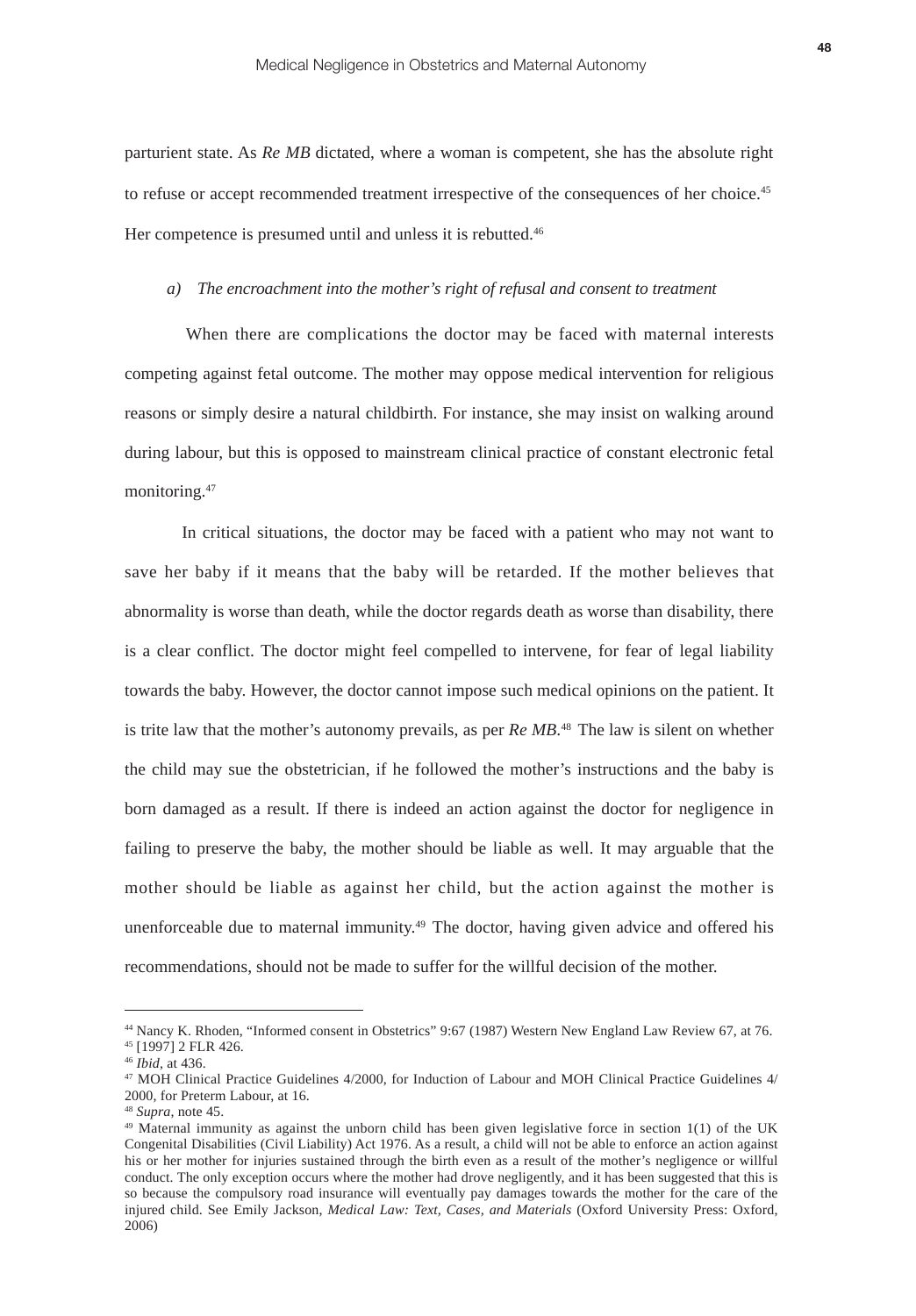Furthermore, the mother's pregnant state does not in any way influence her competence to consent, as shown by a line of authorities such as *Re MB*,<sup>50</sup> and *St George's NHS Trust v S*<sup>51</sup> overturning the decision in *Re S*<sup>52</sup> Most importantly, the stress and pain of a woman in labour, does not in any way compromise her intellectual ability to consent. This cannot be emphasized further, and the decisions of *Rochdale v C* and *Re S* are clearly wrong.<sup>53</sup>

*Rochdale* cannot be right, as it makes it too easy to find a woman in labour to be incompetent. In the words of Johnson J:

"The patient was in the throes of labour with all that is involved in terms of pain and emotional stress. I concluded that a patient who could, in those circumstances, speak in terms which seemed to accept the inevitability of her own death, was not a patient who was able properly to weigh-up the considerations that arose so as to make any

Effectively, this is a strong recognition of the woman's autonomy over her body and allows her to take a choice that could potentially cause damage to the child. The UK Law Commission had explained that allowing a child's claim against the mother would give rise to tension in the family. Although this is true, it is more important that such an action be disallowed because it is necessary to recognize the woman's autonomy in pregnancy. The child should not be able to sue his or her mother, because the woman should be free to decide on issues pertaining to her physical self. It is arguable that it is unfair to put the unborn child's interests before the mother, because the child's legal personality is insufficient to warrant such a tremendous obligation from the mother. While *in utero*, there is still a possibility for the unborn child to be a stillborn and its legal personality could have never been materialized eventually.

Locally, *JU* briefly considered the mother's contribution to the loss. As a matter of fact, the mother had lied about her age and alleged ignorance of the risks of her carrying a Down's Syndrome child due to her age. The court found that it was by her deliberate choice that she had chosen not to perform an amniocentesis test, which would have revealed any abnormalities.

To prove that the mother is liable to her child for decisions that she makes through the course of a pregnancy, the law of torts will require us to show that she had a duty of care to her child. However, it is clear, at least in English law, that the mother will not have such a duty of care, as per the Congenital Disabilities (Civil Liability) Act. It is possible that the law in Singapore may proceed along these lines, because imposing an obligation on mothers to decide according to their unborn child's interests might deter women from having children.

In the US, the law differs between states, but the general sentiment is that the mother does not have any civil liability towards her child. See Sheena Meredith, *Policing Pregnancy: The Law and Ethics of Obstetric Conflict* (Ashgate: Burlington, 2005) at 25. However, there are some decisions in the exception that have allowed such a claim. In *National Cas. Co. v Northern Trust Bank* 807 So.2d 86, the child succeeded in a claim against the mother for injuries sustained in utero in a motor vehicular accident due to the mother's negligence. However, the claim was limited to the mother's insurance cover. This is similar to the British statutory exception to maternal immunity that recognizes the child's claim against the mother in cases of motor vehicle accidents.

It is arguable that a mother should be equally liable to her present living children and her unborn child. If there is no maternal immunity for maternal negligence after the birth of a child, there is no extenuating reason for such exception before the child was born. It is arguable that insurance coverage would ease direct conflict if there were to be an action against the parent for negligent acts committed before birth. However, to impose obligations on the mother is certainly unfair, because it will limit her freedom of choice. On the issue of maternal liability, see Rosamund Scott, *Rights, Duties and the Body: Law and Ethics of the Maternal-Fetal Conflict* (Oxford: Hart Publishing, 2002) at 312.

<sup>50</sup> *Supra*, note 45.

<sup>51 [1999]</sup> Fam 26.

<sup>52</sup> *Re S (Adult: Refusal of Treatment)* [1992] 4 All ER 671.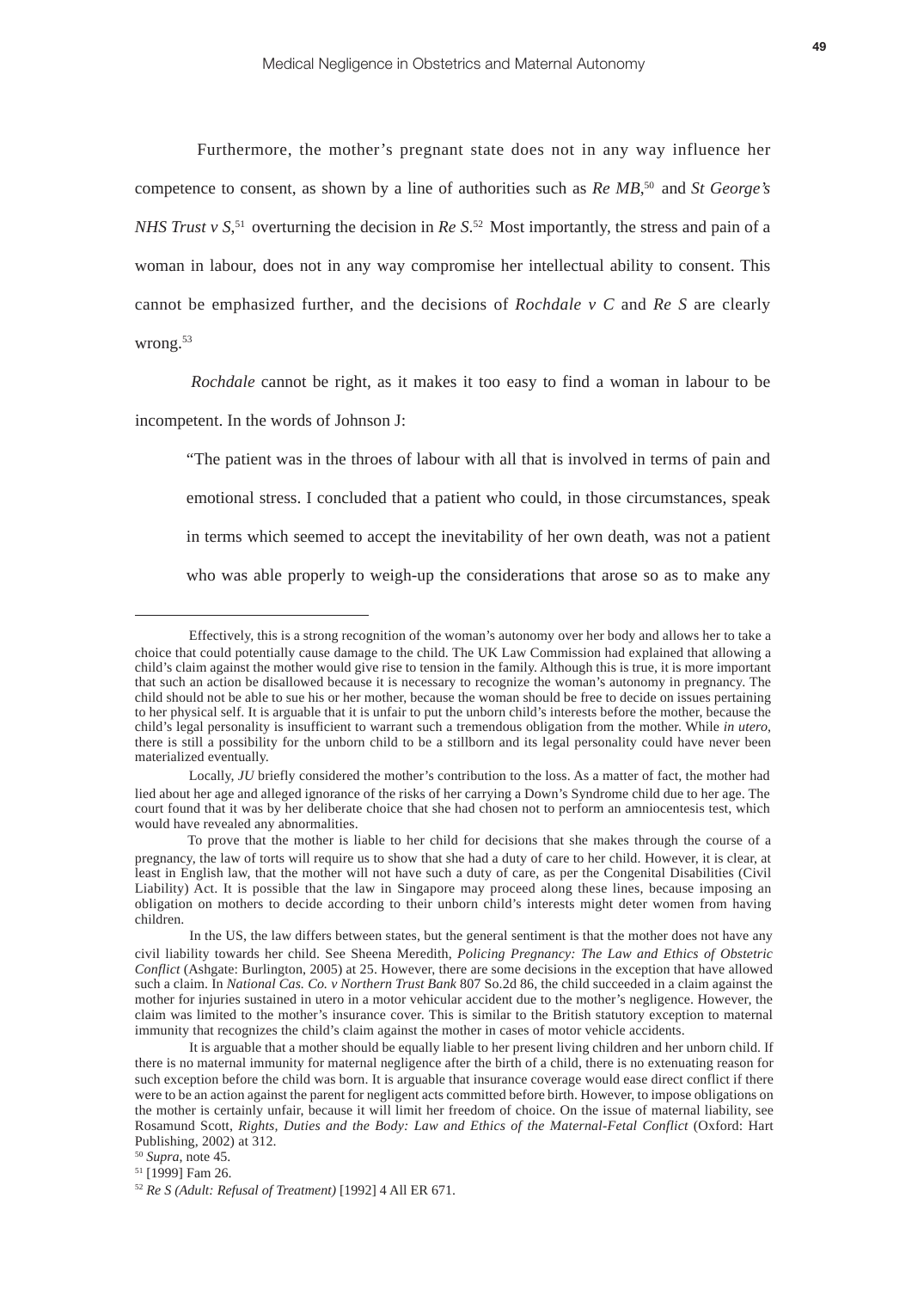valid decision, about anything of even the most trivial kind, surely still less one which involved her own life."

If *Rochdale* is taken literally, any woman who feels the stress and pain of a labour process would have been incompetent. With due respect, it is illogical to judge a person's ability to comprehend and retain medical information by the amount of pain and stress inflicted on her. Further, it is most strange why the judge would have deemed the patient to be incompetent, especially when the obstetrician was satisfied that the patient was competent to consent.54

In *Re S*<sup>55</sup> although S had objected to a Caesarean on religious grounds, the doctor had made an emergency application that was granted despite her competence to refuse such a treatment. This is a gross violation of patient autonomy, because S had never been incompetent. Although her choice may not optimize fetal outcome, she should have the final authority over her physical self. Ironically, the baby died and S was severely traumatized. Effectively, the court had sanctioned an act that should have been constituted as a trespass.

With due respect, *Re S* is a most puzzling case. The court referred to *Re AC*,<sup>56</sup> allegedly to have supported intervention for Caesareans.<sup>57</sup> Such a position was taken at the Superior Court, which held that there was a legitimate state interest in protecting the potential life of the foetus. However, on appeal, *Re AC* had in fact reversed such a trend of intervention.58 When AC was pregnant, she was unfortunately plagued with cancer. While AC was unconscious, the hospital sought a declaration from the court for a Caesarean to save the foetus although this would kill AC. AC regained consciousness and refused to consent. Her appeal against the declaration was not successful and both mother and baby died as a result of the Caesarean. On further appeal by the estate, the court held that such interventions were "virtually never" justified. As Barbara Hewson aptly puts, such were "indefensible practices in the name of defensive medicine".4 Additionally, she warned of the abusive ramifications of court

ordered Caesareans, that it violates basic rights to bodily integrity, a fair trial and equal treatment.5

<sup>53</sup> *Rochdale Healthcare NHS Trust v C* [1997] 1 FCR 274.

<sup>54</sup> Sabine Michalowski, "Court Authorised Caesarean Sections – The End of a Trend?" Modern Law Review at 117.

<sup>55</sup> *Supra*, note 52.

<sup>56 533</sup> A.2d 611 (DC 1987).

<sup>57</sup> *Supra*, note 52, at 672.

<sup>58 573</sup> A.2d 1235 (DC App, 1990)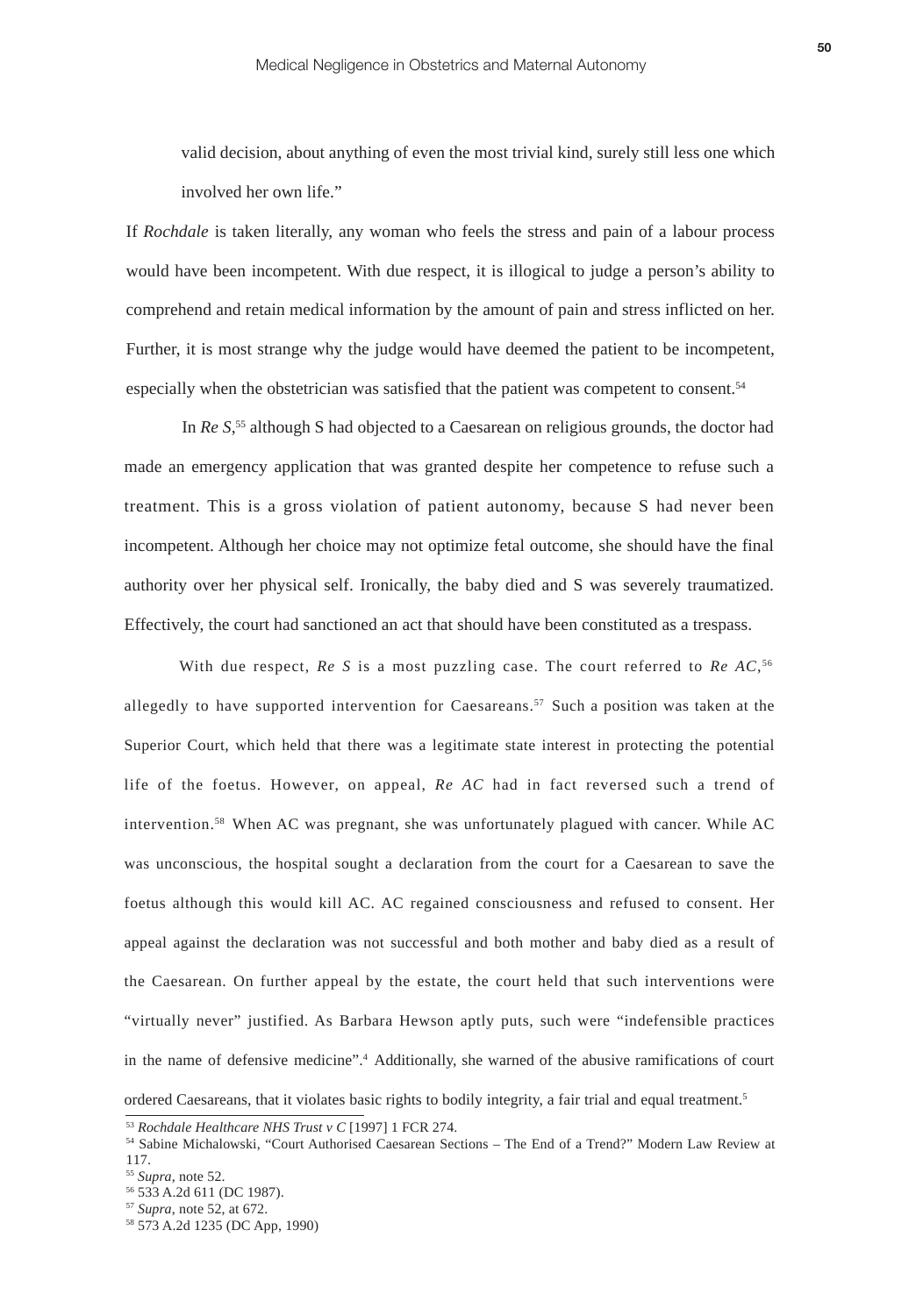in the name of defensive medicine".59 Additionally, she warned of the abusive ramifications of court ordered Caesareans, that it violates basic rights to bodily integrity, a fair trial and equal treatment.<sup>60</sup>

 The line of authorities after *Re S* began to give greater eminence to the mother's right of choice. In *Re MB*, Butler-Sloss LJ stated that "A competent woman who has the capacity to decide may, for religious reasons, other reasons, for rational or irrational reasons or for no reason at all, choose not to have medical intervention, even though the consequence may be the death or serious handicap of the child she bears, or her own death."61 Although a bold pronouncement of patient autonomy, MB was curiously found incompetent due to her needle phobia. It may be argued that if irrationality was not an indication of incompetence, MB's needle phobia should not have rendered her incompetent. If *Re MB* had indeed allowed irrational reasons to refuse treatment, the court would have respected her phobia for needles unless she was already insane with or without the pregnancy. However, *Re MB* must be read closely to its facts. MB had in fact agreed to the Caesarean, but was unable to consent. Therefore, the court was effectively declaring her incompetent so as to give consent on her behalf.

Finally, *St George's NHS Trust v S* clarified the position, where it was held that an emergency Caesarean that was imposed on S despite her objections was unlawful. It was held that the procedure was effectively an act of trespass as S was competent to refuse such a treatment. From the child's perspective, this could be a denial of his or her interests. He or she may argue for a right to life and that the mother should have an obligation to provide a reasonable quality of life after birth. However, the mother's autonomy is sufficient to rank above any such arguments, because the foetus' legal personality is still an uncertainty. It would be unfair for her competence to be diminished by the fact that she is carrying a baby.

 The pregnant mother's patient autonomy should be supported by society's obligation and authority to guard this autonomy. It is essential to prevent any possible interference with

<sup>59</sup> Barbara Hewson, "When 'no' means 'yes'", Law Society's Gazette, 1992.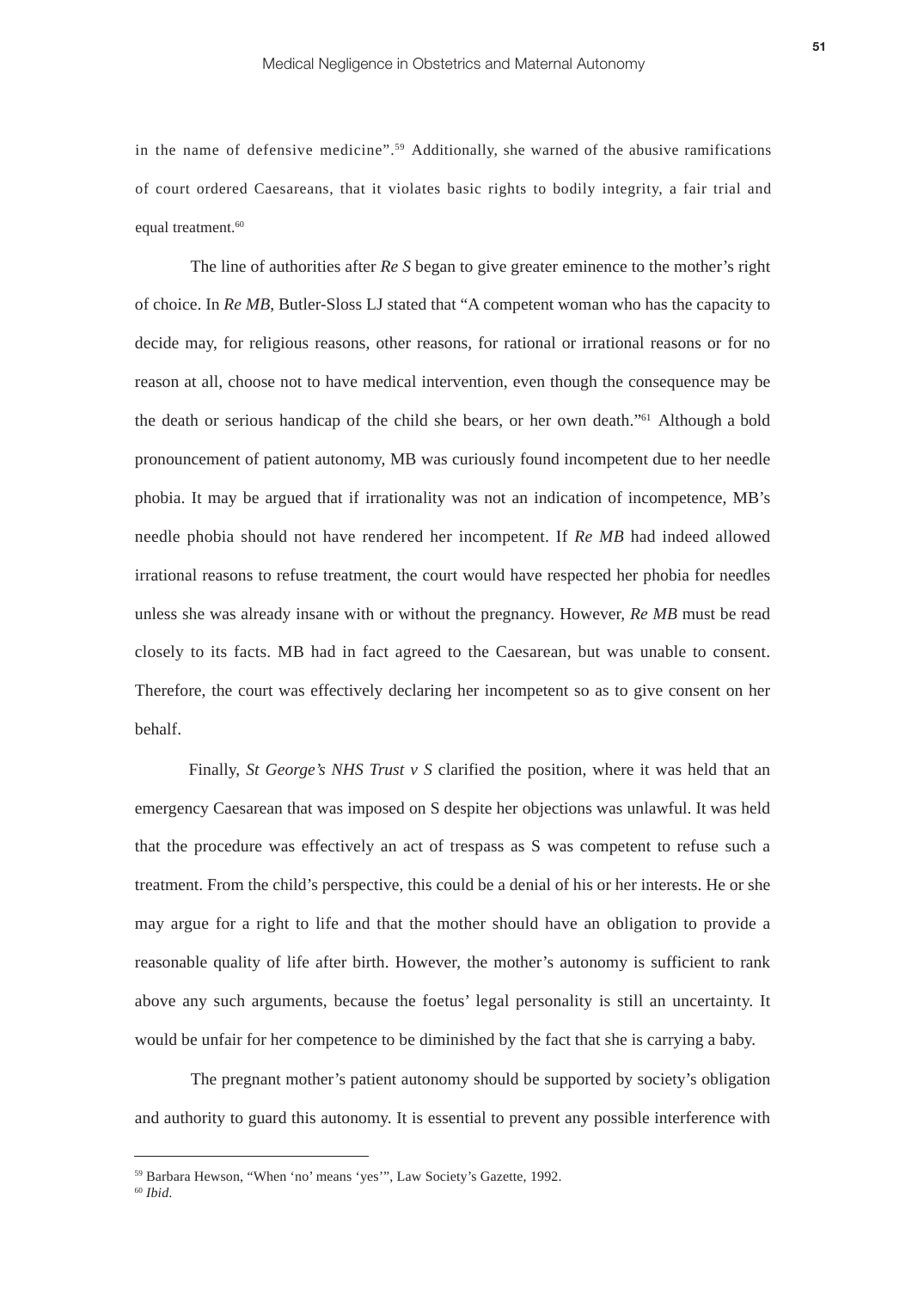personal liberty. As the CA has emphasized in *St George's NHS Trust*, such protection of a person's personal liberty has been cast in its social and political context in *S v McC*. <sup>62</sup>

However, the courts have shown inclination to impose some checks on such autonomy. The complete autonomy is limited by the woman's capacity to give consent or refusal. This position in *Re MB* has been reiterated in *Bolton v O*,<sup>63</sup> where it was held that the patient was temporarily without capacity due to her overwhelming fear and anxiety when she went to the operating theatre. As a result, she lost the capacity to consent or refuse the surgery proposed, or to refuse the anesthesia, which was an essential prerequisite to the surgery.

From *Re MB* and *Bolton v O*, it was clear that the autonomy enjoyed by the woman is not unrestricted. The parturient woman in both cases had consented to the Caesarean before entering the theatre, but both had panicked at the theatre itself. It is probably because of their prior consent to Caesarean, that the court can declare the operation lawful, even as they lose the capacity to decide. Conversely, in a case where the woman has indicated clear refusal to a Caesarean before labour, and shows fear and anxiety in the labour ward later, she should not be found incompetent for the purposes of enforcing a Caesarean on her. The two cases must be distinguished, because the latter has made clear refusal and unless she withdraws such refusal, it should continue into the course of labour. Otherwise, it would have defeated the purpose of her advance refusal to the treatment.

The US position imposes the state's interests in maternal-foetal conflicts. Upon the doctor's application to the court to save the viable foetus, courts has ignored the rights of competent women to decide on their bodies. In *Raleigh v Anderson*,<sup>64</sup> the Supreme Court upheld the order of the New Jersey Supreme Court requiring a woman to submit to a blood transfusion to save the life of her foetus.

<sup>61</sup> *Supra*, note 45.

 $62$  Refer to Rebecca Bailey Harris, "Pregnancy, Autonomy and Refusal of Medical Treatment" (1998) 114 Law Quarterly Review 550-555. See Lord Reid's comments in *S v McC* [1972] A.C. 24, at 43, that "We have too often seen freedom disappear in other countries not only by coups d'etat but by gradual erosion: and often it is the first step that counts. So it would be unwise to make even minor concessions".

<sup>63</sup> *Bolton Hospitals NHS Trust v O* [2002] EWHC 2871.

<sup>64</sup> *Raleigh Fitkin-Paul Morgan Mem Hosp v Anderson* 201 A 2d 537 (New Jersey 1964).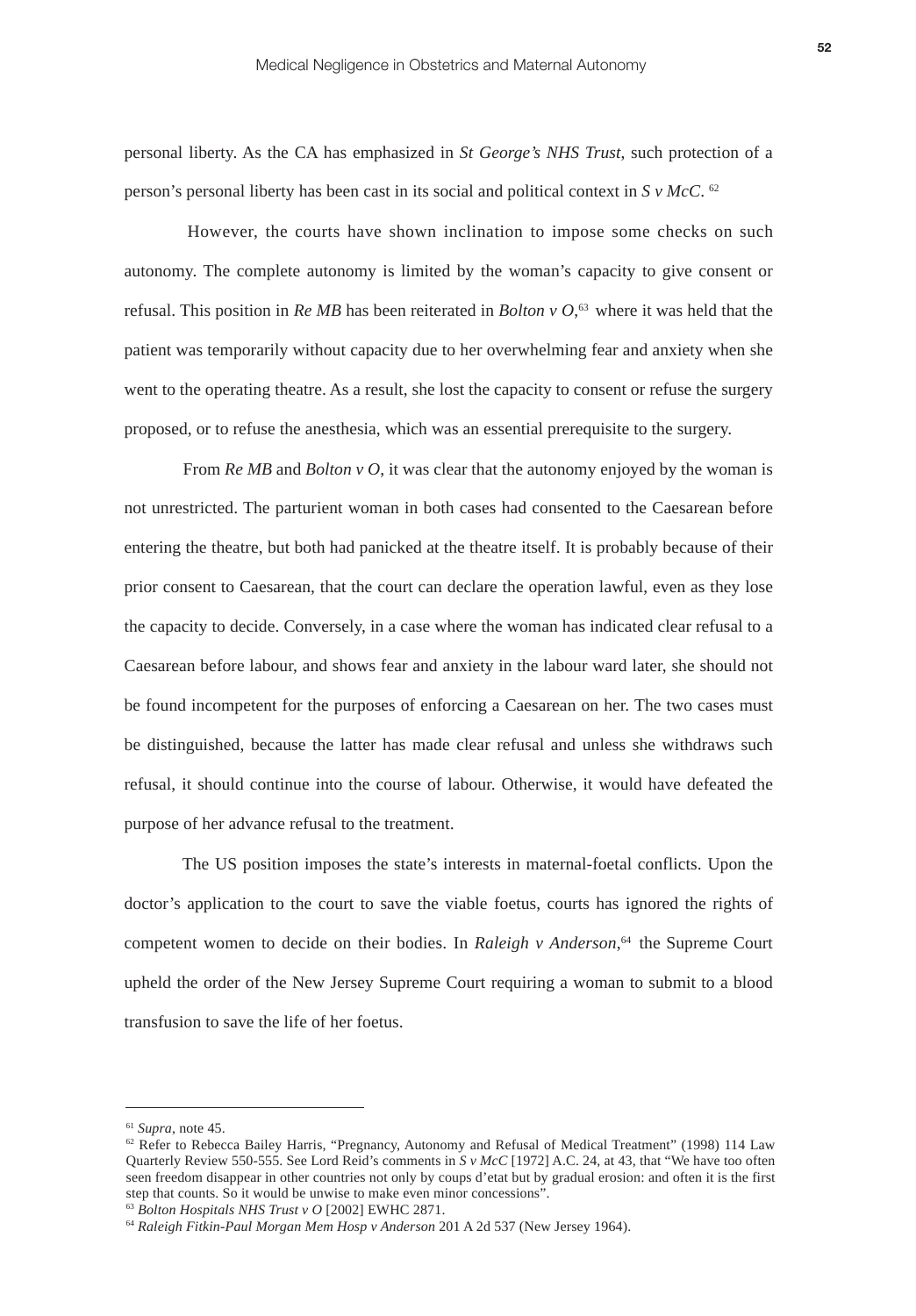Later, in *Jefferson v Griffin Spalding*<sup>, 65</sup> the Supreme Court of Georgia denied a woman's right to refuse medical treatment and dismissed a stay on the court order that mandated a Caesarean on the mother. The mother refused to follow the doctor's advice of a Caesarean, that the child would certainly die and she would probably die if she continued to try for a natural birth. The court found that the medical interests of both mother and child would be optimal if a Caesarean was ordered. Effectively, the court was deciding against the mother's will for the sake of the child, relying upon the doctor's recommendation. Here, the doctor should not even have applied to court at all. He should have respected his patient's wishes. This is borne out in the fact that the mother eventually gave birth to a healthy baby via natural birth. Even if the results were to be adverse, it would have had been the course of action that the mother wanted to take. The right to self-determination should have prevented the doctor and the court from attempting to force a Caesarean on the mother.<sup>66</sup> A most graphical illustration is how women refusing Caesareans have been restrained to their hospital beds or fled the hospital.<sup>67</sup>

While there are no reported cases of Caesareans forced upon parturient women in Singapore, *JU* has possibly encroached into the mother's right of choice to treatment.<sup>68</sup> Although *JU* was a claim for wrongful birth, it is relevant to consider it with regards to the court's comments on the plaintiff mother's ability to choose a treatment when it is no longer legally available in Singapore. The court had stated that "(a) doctor in Singapore is not dutybound to, and indeed should not, recommend treatment outside Singapore when Singapore law prohibits such treatment." While it may be true that the doctor should not be obliged to advise patients to seek abortion elsewhere when Singapore no longer allows it; it is wrong to deprive a patient of a treatment that is necessary. The plaintiff in *JU* should be free to abort an

<sup>65</sup>*Jefferson v Griffin Spalding County Hosp Authority* 274 S.E.2d 457 (Georgia 1981). For earlier literature, see Bowes & Selgestad, "Fetal versus Maternity Rights: Medical and Legal Perspectives" 58 (1981) Obstetrics & Gynecology 209, at 211-212.

<sup>66</sup> See E P Finamore, "*Jefferson v Griffin Spalding County Hosp Authority*: Court ordered Surgery to protect the life of an unborn child", 9 American Journal of Law & Medicine 83-101 (1983). Cf, LJ Nelson, BP Buggy & CJ Weil, "Forced Medical Treatment of Pregnant Women: "Compelling each to Live as seems good to the Rest"", 37 (1986) Hastings LJ 703-763. The right to self-determination as a justification of refusal to treatment is also explored in Supra, note 49, Scott at 218.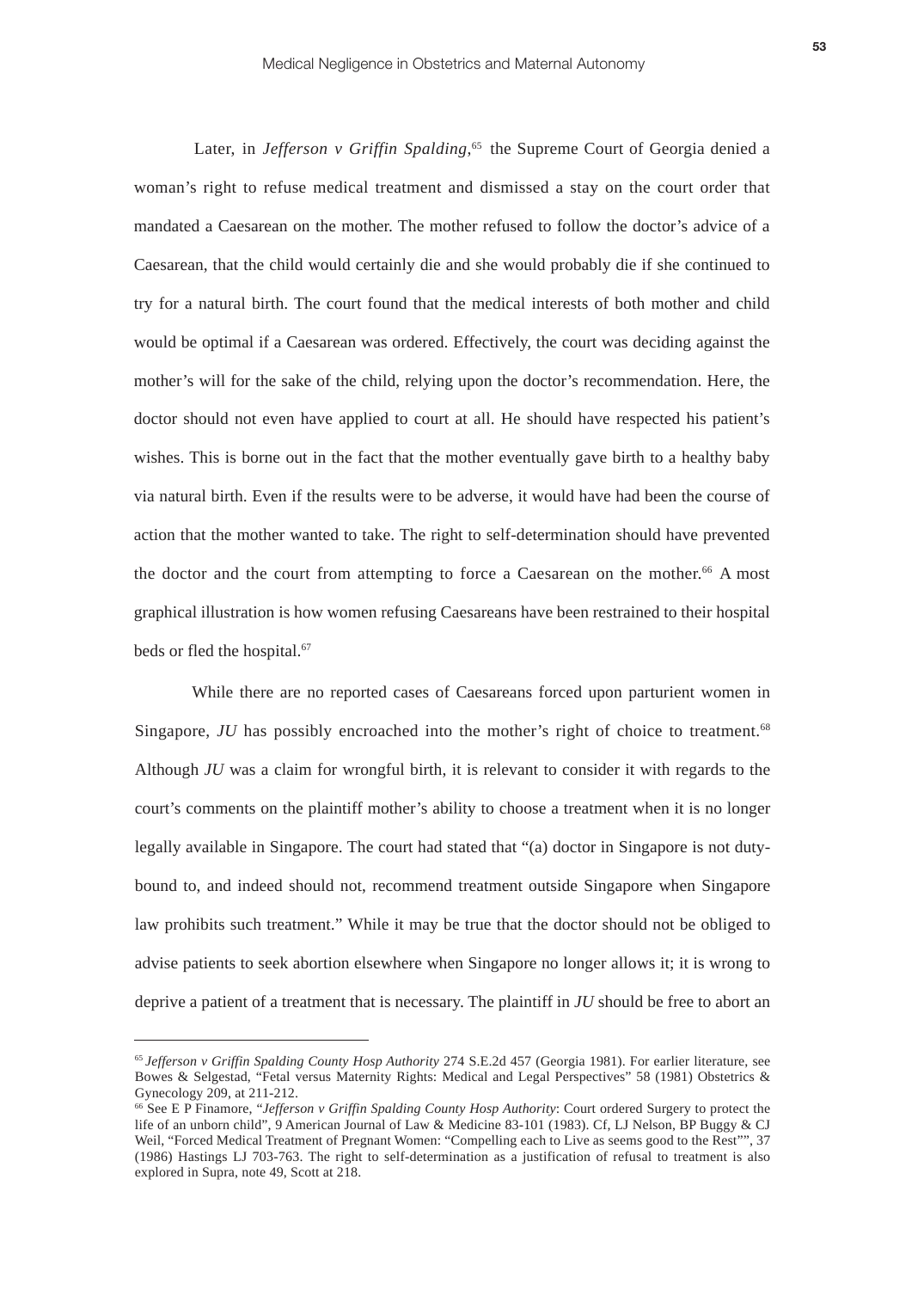abnormal foetus in another jurisdiction where abortion is still legal at a late stage of pregnancy for foetal abnormality, such as the UK.<sup>69</sup>

#### *b) Emergency Obstetrics Procedures*

In an emergency situation where the doctor does not have the privilege of consulting the patient, the question could arise as to whose best interests he should consider in the course of administering emergency obstetric procedures. If the mother had the foresight to make an advanced medical directive, the doctor would have had a better indication of her wishes. However, if there is no such indication from the mother, the obstetrician's consideration of the patient's best interests is those of the mother and not the child. The mother's interests must be first in priority, even without regard to the child.

In UK, *Wilson v Pringle* stated that public policy would demand that it is to the public's benefit that unconscious patients who require emergency treatments should be able to receive it.70 In the same vein, the doctors providing such emergency treatment should not be liable in tort. However, this was subjected to the "best interests" test, in *Re MB*, where it was held that the obstetrician may only intervene if the patient lacked capacity and the treatment was in her best interests.71

It seems that such a position would be taken in other jurisdictions as well. In *Marshall v Curry*,<sup>72</sup> the Canadian CA stated that it is the surgeon's duty to act in order to save lives or preserve the health of the patient; and that in the honest execution of that duty he

<sup>67</sup> More philosophical criticism of the US cases in A. Maclean, "Now you see it, now you don't: Consent and the Legal Protection of Autonomy" (2000) 17(3) Journal of Applied Philosophy 277, at 285.

<sup>68</sup> *Supra*, note 5.

 $69$  In UK, section 1(d) of the Abortion Act, as amended by the Human Fertilisation and Embryology Act, makes provision for a termination of pregnancy for foetal abnormality, even at a late stage. In Singapore, it is unfortunate that termination of pregnancy is not allowed at a late stage, even where there is foetal abnormality. Termination of pregnancy is currently prohibited "unless the treatment is immediately necessary to save the life or to prevent grave permanent injury to the physical or mental health of the pregnant woman," as per  $s.4(1)(a)$  of the Termination of Pregnancy Act (Cap. 324, Rev. Ed. Sing.), s.4(1)(a). See Rosamund Scott, "Prenatal Screening, Autonomy and Reasons: The Relationship between the law of Abortion and Wrongful Birth" (2003) 11 Medical Law Review 265. Also see Elizabeth Wicks, "Late Termination of Pregnancy for Fetal Abnormality: Medical and Legal Perspectives" (2004) 12 Medical Law Review 285.

<sup>&</sup>lt;sup>70</sup> [1987] OB 237.

<sup>71</sup> *Supra*, note 45.

<sup>72 [1933] 3</sup> DLR 260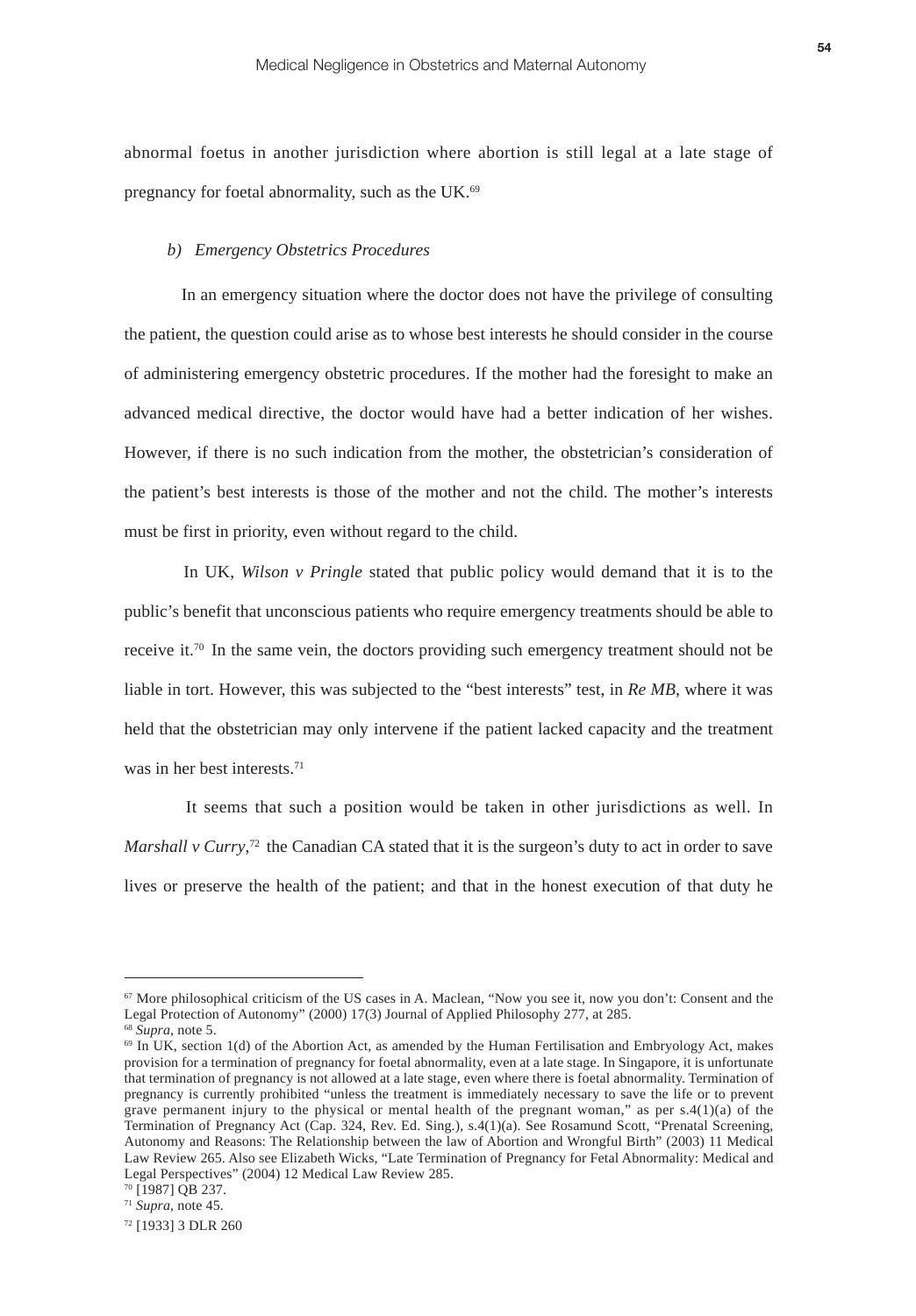should not be exposed to legal liability.<sup>73</sup> In this case, it laid down the doctor's duty to act in the best interests of the patient and this duty was held to be over and above the patient's right to his body. To gain an exception to the patient's autonomy and for the emergency immunity to apply, the treatment must be, (i) necessary to meet the emergency, and (ii) required to be carried out before the patient regains consciousness to decide. In this case, the surgeon was found to be liable, for tying the patient's tubes to prevent future pregnancy hazards as fibroid tumor was discovered on the uterus during the Caesarean. Although this act was possibly in her best interests, it was unnecessary at that point of time. Further, Neill J excluded and deemed it unnecessary to consider an important set of circumstances in which the doctor is entitled to give treatment to preserve the life of a competent patient who chooses to forsake life.

Other than the common law, we must consider the Law Commission Report on Mental Incapacity as well, which almost seem to encroach into the pregnant woman's autonomy. It suggested that there should be a presumption of inapplicability if the advanced refusal was given by a pregnant woman endangers the life of her foetus. However, it mentions that the Law Commission did not intend to deprive women of their rights to make an advanced refusal which could compromise the foetus' life. Instead, if she had wanted her advance refusal to continue into her pregnancy, she must make expressed provision for such to the obstetrician. The Law Commission Report stated that, "We do not, however, accept that a woman's right to determine the sorts of bodily interference which she will tolerate somehow evaporates as soon as she becomes pregnant"<sup>74</sup> Clearly, it is against the principles of patient autonomy to allow the foetus' viability to circumvent the woman's autonomy.

Therefore, in taking the best interests approach in the course of an emergency treatment, the mother's wishes must be taken into consideration. If the doctor were to make a choice between the best interests of the woman or the child, the doctor should consider those of his primary patient, the mother. Although the concept of dual patient hood prevails, the

<sup>73</sup> *Ibid*, at 275.

<sup>74</sup> Law Commission No. 231 at para. 5.25.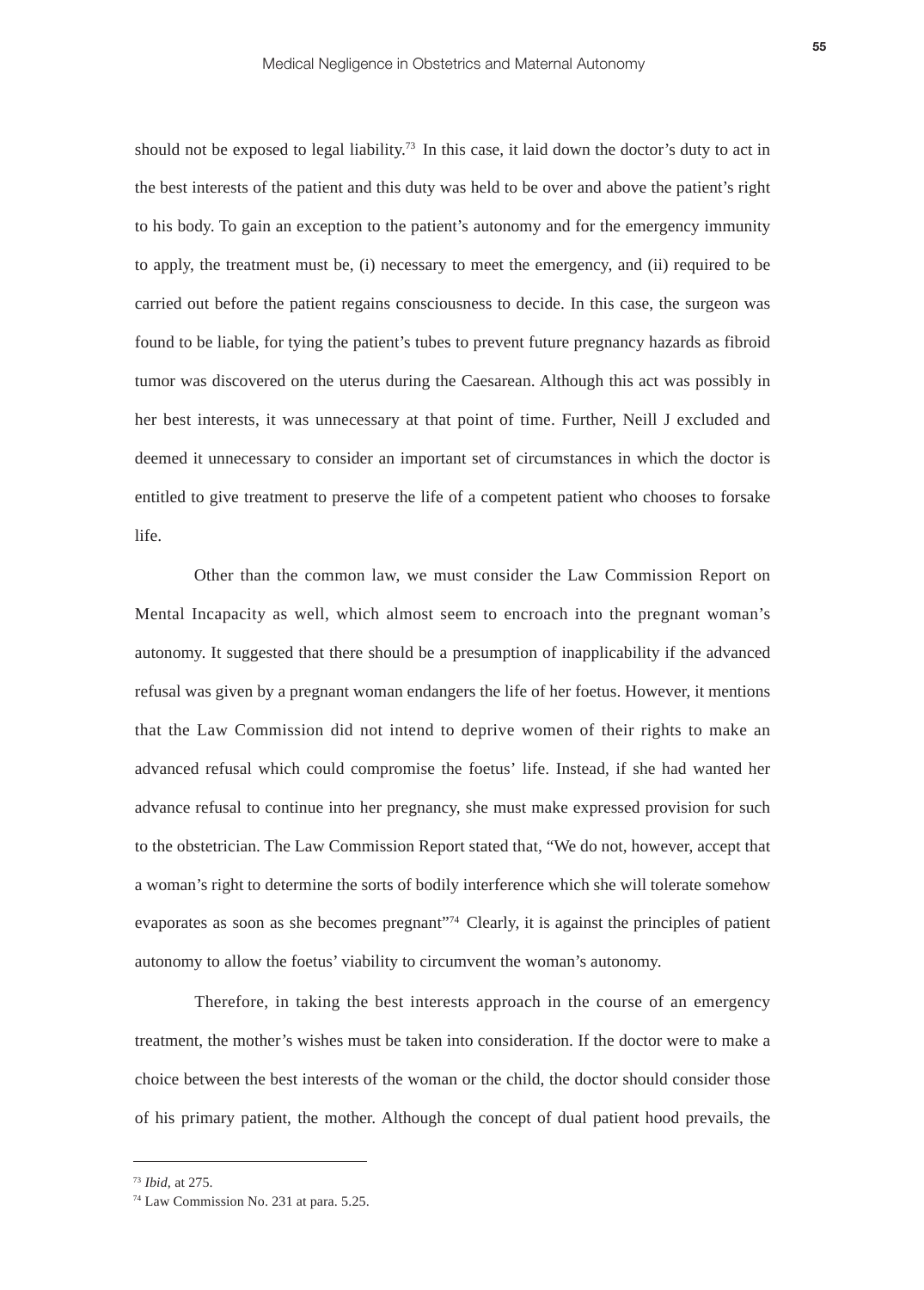doctor's duty is primarily to the mother, who has employed him to provide treatment for her. However, he is faced with a dilemma as he is also liable to the foetus (if the child is born alive) and does not enjoy any exception that is comparable to the maternal immunity.75

# V. WHAT TYPE OF DAMAGE IS TO BE PROTECTED?

 The doctor clearly has a duty to not cause physical harm in the care of the mother and child before or after pregnancy. This duty to avoid causing physical harm to the mother is particularly important in maternal-foetal conflicts, where the proposed treatment may be harmful to the mother, such as in *Re AC*. Other than this basic duty, there are various additional damages that he would want to avoid. Especially of significance is the duty to avoid psychiatric harm, particularly where the mother has raised her refusal, indicating the potential psychiatric damage that such treatment may pose to her.

# *a) Not to cause psychiatric harm*

A duty not to cause psychiatric trauma while delivering the baby should include not causing distress to the mother by imposing treatments on her. Nervous shock claims are based on psychiatric trauma that is long term in nature and extends beyond the immediate temporary shock or grief in the labour ward. Before examining the obstetrician's duty in this area, nervous shock claims were first established in UK by *Dulieu v White*.<sup>76</sup> There, it was held that it was "unreasonable" not to recognise nervous shock where physical injury is directly produced by it.77 In setting proper limits for such claims, the court went further to state that the shock must arise from "a reasonable fear of immediate personal injury to oneself."

Later, *McLoughlin v O'Brian* and *Alcock v Chief Constable of South Yorkshire Police*,<sup>78</sup> established that the test for the determination of nervous shock pivoted on the requirement of a close relationship, proximity to a tortious event, and the means by which the

<sup>75</sup> *Supra*, note 49.

<sup>76</sup> [1901] 2 KB 669. *Dulieu v White* has since been applied in *Abramzik v Brenner*, (1967) 65 D.L.R. (2d) 651 (CA (Sask)).

<sup>77</sup> *Ibid*, at 673.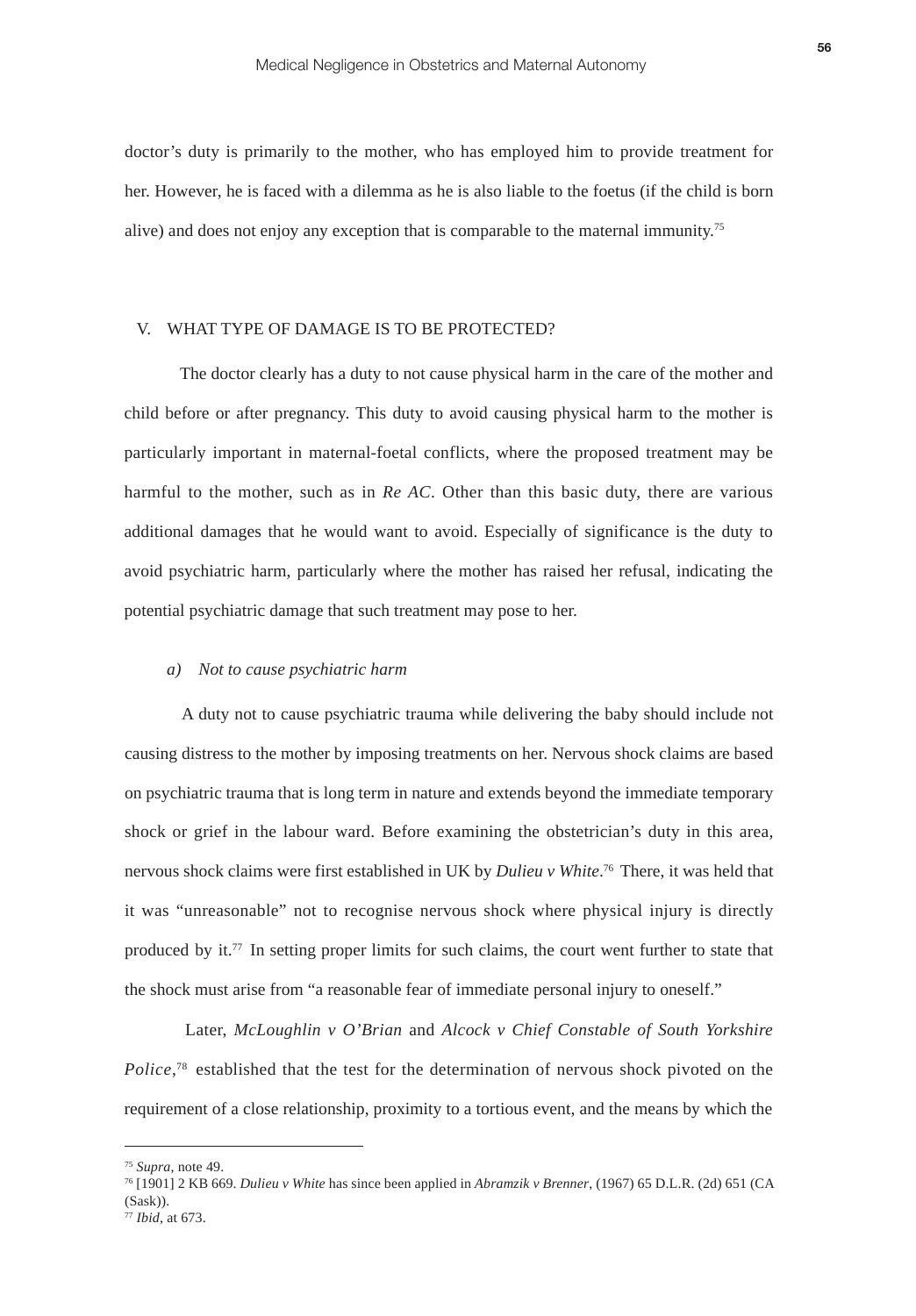shock is caused. The shock must come through actual sight or hearing of the event or of its immediate aftermath. In a birth, it is with no doubt that the mother has a close relationship with the child. In fact, some goes as far as to suggest that the mother and child are very much fused as one entity. Such is the epitome of close relationships and it is difficult to see why such a relationship would not satisfy the first requirement.

Further, in *Farrell v Merton*, the principles from *Alcock* in assessing damages for a secondary victim were reinforced.<sup>79</sup> The court found that, in addition to the "natural and presumed emotional tie between mother and child", the birth of the baby in traumatic circumstances made the child all the more precious and special to the mother. Therefore, the defendant Authority was liable to compensate for the psychiatric illness suffered as a result.<sup>80</sup>

Locally, in *Pang Koi Fa*,<sup>1</sup> it was found that there existed a strong bond in relationship of the mother and child, and the court held that such fulfilled the first requirement of a close relationship. Further, the court found that the plaintiff was witnessing the consequences of the defendant's negligent diagnosis, negligent operation and negligent postoperative treatment of her daughter. Specifically, the court held that the plaintiff was a percipient witness in relation to the elements of immediacy, proximity of time and space, visual and aural perception. Although this was a case of a mother's shock over an adult daughter's suffering, this reasoning is easily applied in the labour ward, where the mother is actually undertaking a major surgical procedure for the sake of her child, placing her in the same event as her child. Her interest in having optimal fetal outcome puts her in a vulnerable position should there be any shock.

Such a position is mirrored in Australia, where a woman who suffers shock in the immediate aftermath of giving birth to an abnormal child will have a claim in negligence if there has been a fault on the part of the obstetrician or hospital treating the plaintiff during

<sup>78 [1982] 2</sup> WLR 982; [1992] 1 AC 310.

<sup>79</sup> *Farrell v Merton Sutton & Wandsworth Health Authority* (2000) 57 BMLR 158.

<sup>80</sup> It is noted that, where maternal decisions to refuse treatment result in a baby born damaged, the mother and child should not be able to claim for such risk that has been assumed in making that decision, unless it was not an informed decision.

<sup>81</sup> *Pang Koi Fa v Lim Djoe Phing* [1993] 3 SLR 317.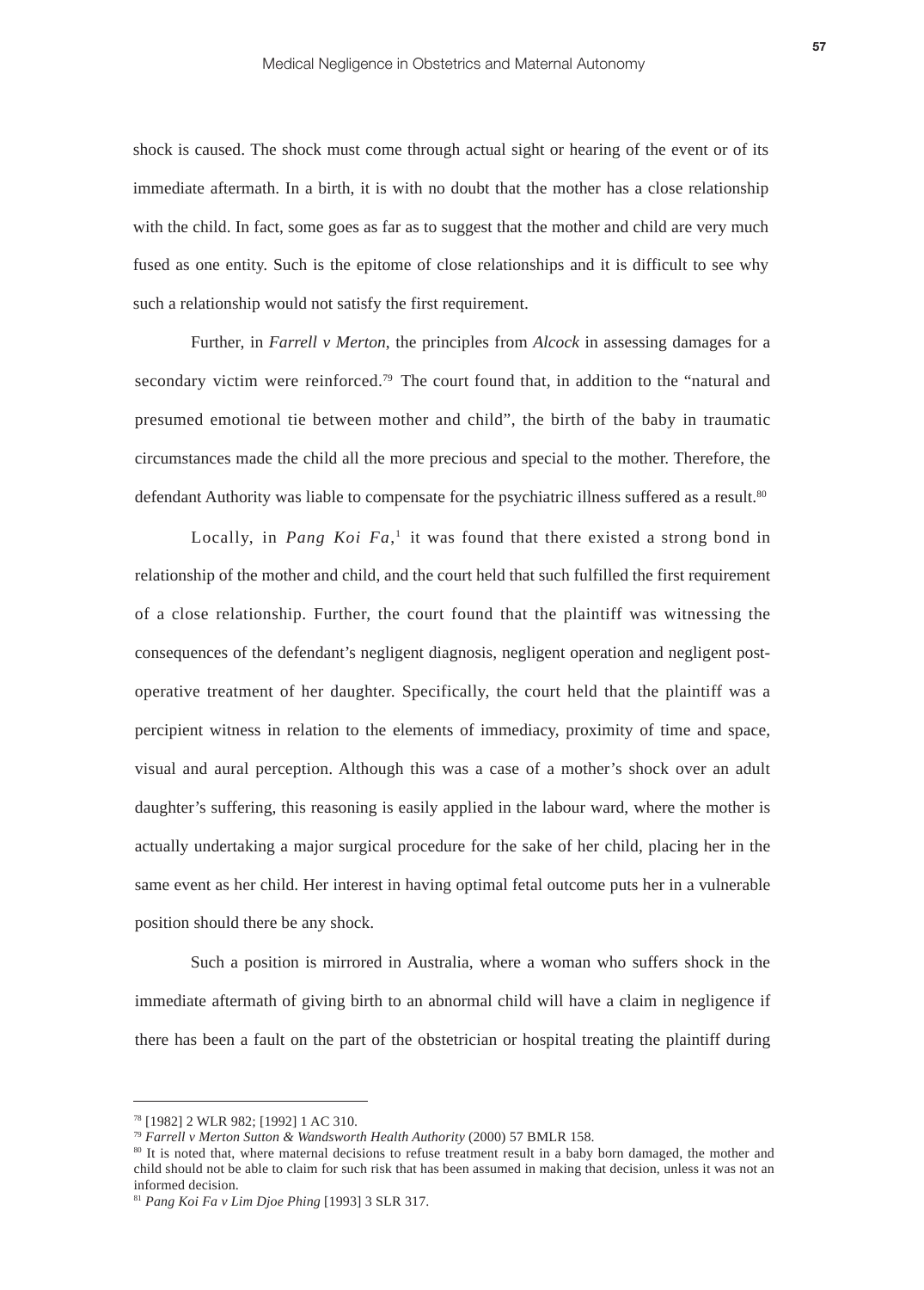pregnancy and childbirth. In *Veivers v Connelly*,<sup>82</sup> it was found that the serious risk to the plaintiff's mental health crystallized with the birth of a terribly disabled child. In this case, the mother was not screened to determine whether or not she had rubella while she was pregnant. As a result, the child was born severely disabled with rubella embyropathy. It was held that the fact that nervous shock was foreseeable in this situation provided justification to terminate the pregnancy in its early stages. Clearly, the doctor had breached his duty to screen the mother and properly advise her of the effects that rubella may have on a pregnancy. Had he done so, she would have had an option to terminate the pregnancy and would have avoided the costs of bringing up a disabled child.

Similarly, in  $X \vee Pal \& Ors$ , the CA awarded the plaintiff \$15,000 after she suffered nervous shock having given birth to a disabled child as a result of the doctors' omission of a syphilis screen during her pregnancy.

Finally, in *Strelec v Nelson*<sup>83</sup> the doctor had failed to give the patient the option to proceed to birth by Caesarean. Instead, he proceeded to deliver the baby and evidence suggested that he had exerted too much force while delivering the infant. As a result, the infant suffered from a spinal injury which continued and enlarged as more force was used. Smart J held that the plaintiff suffered from sensory shock after receiving the news that her son was terminally ill. She was further traumatized when the decision was made to not resuscitate the infant when he suffered a further respiratory arrest. But for the doctor's failure to inform her of the possibility of a Caesarean and the doctor's use of inappropriate traction, the mother would never had to witness such a tragic end to her newborn's life.

# *b) Damages for a stillbirth*

In assessing damages for a stillbirth, the physical injury could be identified as the unnecessary "prolongation of labour beyond the appropriate point."84 It was suggested that the ancient common law principle that no person has an interest in the life of another would

<sup>82 (1994)</sup> Aust Torts Reports 81-309, [1995] 2 QdR 326.

<sup>83</sup> No 12401 of 1990. (unreported) 13 December 1996 (NSWSC).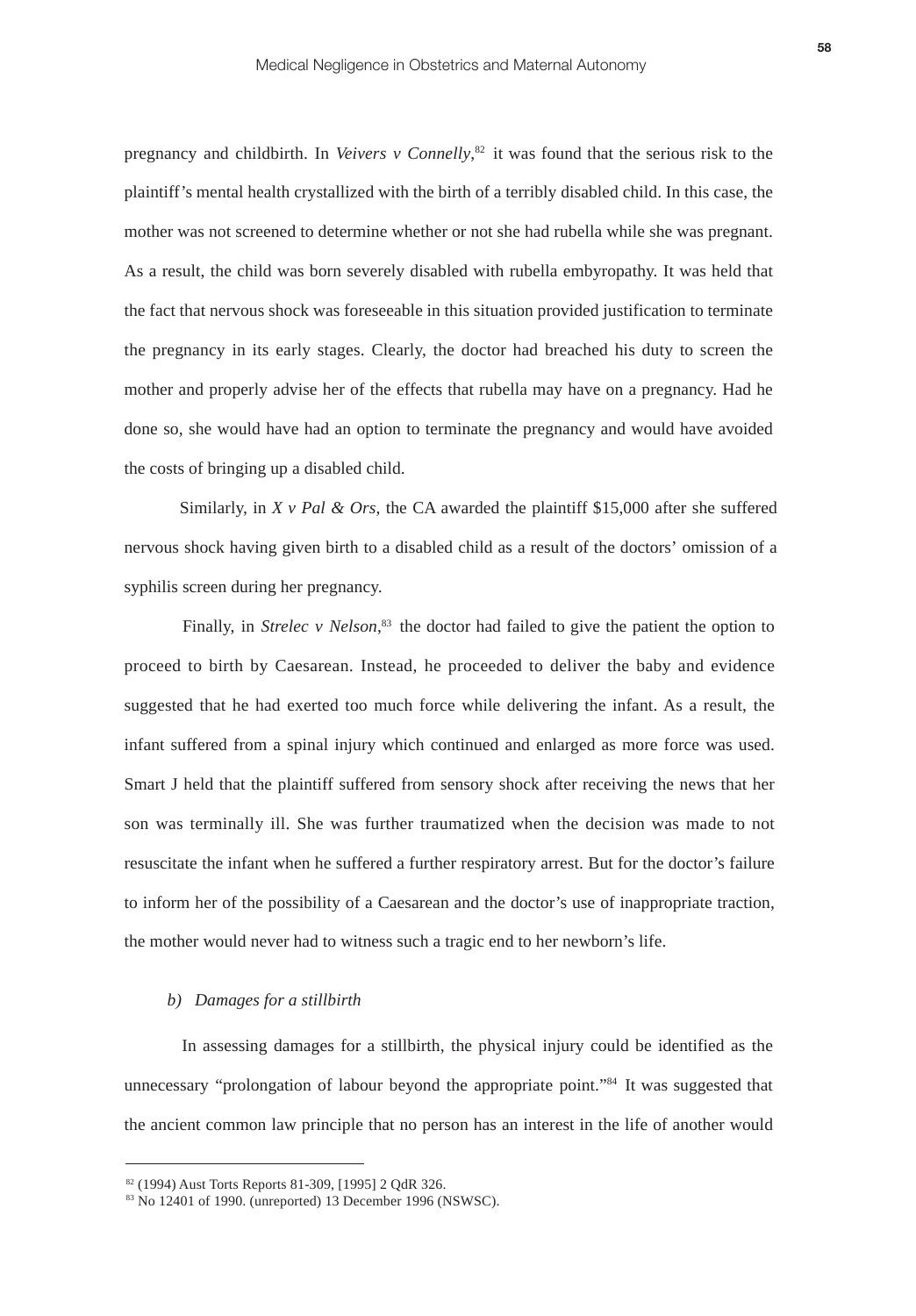imply that the mother should not be compensated for the death of her child, where the child was not born alive. However, the mother should be compensated for the nervous shock of having to deliver a stillborn caused by negligent acts, instead of a healthy baby. But for the negligent acts of the obstetrician, the mother would have been able to experience the joy from the time and energy that she had invested for the birth of her child. Therefore, in the context of a stillbirth caused by negligent acts, the obstetrician has a duty to compensate for such damages that he has inflicted.

As shown earlier, the stillborn is incapable of suing because he or she did not live to experience the pain and suffering. Hence, there is no enforceable action on behalf of the stillborn. There are a few cases that illustrate the scope of damages awarded for a stillbirth. In *Bagley v North Herts*<sup>85</sup> damages were awarded for the loss of satisfaction in carrying the baby to full term, for the disappointment of unfulfilled family plans, and for being deprived of the joy in raising an ordinary healthy child. In *Kralj v Mcgrath*,<sup>86</sup> the mother was awarded general damages after a gross obstetric procedure that resulted in the stillbirth of the second twin. Woolf J expressed that if her grief had aggravated the injury to herself, such aggravation could be reflected in the damages. However, Woolf J took care not to award aggravated damages in a medical negligence case, despite the expert opinion that the treatment on the plaintiff was "horrific".<sup>87</sup> Later, in *Grieve v Salford*,<sup>88</sup> damages were awarded for the initial prolongation of labour, some additional pain, loss of the stillborn child, deprivation of the satisfaction of successfully carrying the baby to full term and the stillbirth.

# *c) Economic loss*

Additionally, there should be compensation for economic loss arising as a consequence of injury inflicted by obstetric negligence. Infants born brain-damaged as a result of negligence should be awarded adequate compensation to cover special education and

<sup>84</sup> Charles J Lewis, Clinical negligence: a practical guide, 5th edn (Butterworths: London, Edinburgh & Dublin, 2001) at 234.

<sup>85</sup> *Bagley v North Herts Health Authority* [1986] NLJ Rep 1014.

<sup>86 [1986] 1</sup> All ER 54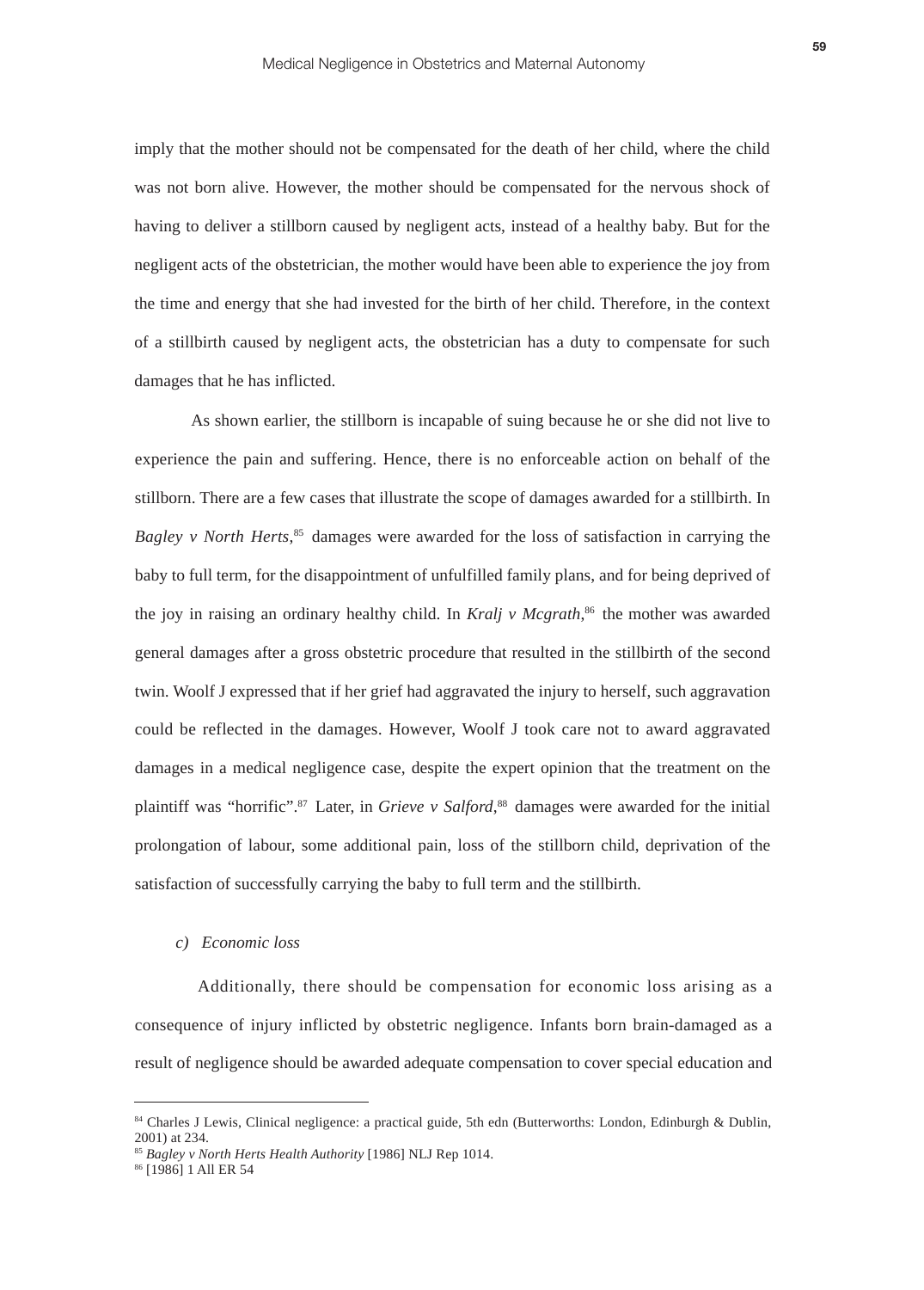special care required for their maintenance which would not have been necessary had they been born without their disabilities. Other than the above traditional damages, consideration of wrongful birth claims is necessary as more parents are now claiming for the costs of raising an unexpected child.89

In *Kralj v Mcgrath*, Woolf J also awarded damages for the economic loss in the event that the parents would try for a larger family.90 In the situation that the parents did not try for a larger family, such further award would have covered the disappointment in having been unable to achieve that objective. At first instance, this head of damages seem to be stretching the extent of the obstetrician's liability. Although the obstetrician had unfortunately caused the child's death, it is arguable that damages for the economic loss in the parents' efforts for a larger family are too remote. However, but for the obstetrician's negligent act that caused the death of the baby, the parents would not have had to try for another baby to fulfill their familial objective of a particular number of children.<sup>91</sup>

Veritably, the damages obtainable from a claim against the obstetrician, however, can never replace the joy that the mother could have had from having a healthy baby. The damages may only ameliorate the pain and suffering of losing a child or having to raise a

<sup>87</sup> Guy Carpenter, "What's the difference? The UK versus the US Legal System" (Guy Carpenter & Company: London, 2003) at 26.

<sup>88</sup> *Grieve v Salford Health Authority* [1991] 2 Med. L.R. 295.

<sup>89</sup> Specifically, the controversial wrongful life action deserves mention. Typically, the child is born with disabilities resulting from medical negligence and but for such negligence, would have been aborted as a foetus. *McKay v Essex Area Health Authority* [1982] QB 1166 has demonstrated the courts' reluctance to allow such claims on moral grounds. Locally, *JU* echoes such similar sentiments. See Margaret Fordham, "Blessing or Burden? Recent Developments in Actions for Wrongful Conception and Wrongful Birth in the UK and Australia" (2004) Sing J. L. S. 462. *Supra*, note 5.

<sup>90 [1986] 1</sup> All E.R. 54.

<sup>91</sup> Conversely, a mother should also be entitled to damages when sterilization procedures were negligently performed and resulted more children to the already burdened family. The mother will need to show that the failed operation resulted in the pregnancy. The obstetrician may argue that it is the sexual intercourse that caused the pregnancy instead of the failed operation. However, this argument may not succeed, unless the claimant was aware that the sterilization had failed at the time of the intercourse, as per *Sabri-Tabrizi v Lothian Health Board* [1998] BMLR 190. The woman who becomes pregnant also does not have a duty of care to have an abortion and such a decision not to have an abortion cannot bar her from suing, as per *Emeh v Kensington, Chelsea and Fulham Area Health Authority* [1984] 3 All ER 1044; *McFarlane v Tayside Health Board* [1999] 4 WLR 1301. While the woman may sue, the damages obtained are purely those for the medical expenses to compensate the pain and suffering associated with pregnancy and childbirth, *Walkin v South Manchester Health Authority* [1995] 1 WLR 1543. The costs of raising the child are not recognized as a head of damages, as per *McFarlane*. Such reluctance has been affirmed in *Rees v Darlington Memorial Hospital NHS Trust* [2004] AC 309, compensation was given not for the cost of raising the child, but for the loss of the woman's "opportunity to live in the way she wished and planned." However, if the child was born disabled, the claim for expenses required to raise the child is allowed, as per *Parkinson v St James and Seacroft University Hospital NHS Trust* [2001] EWCA Civ 530 and *Farraj v King's*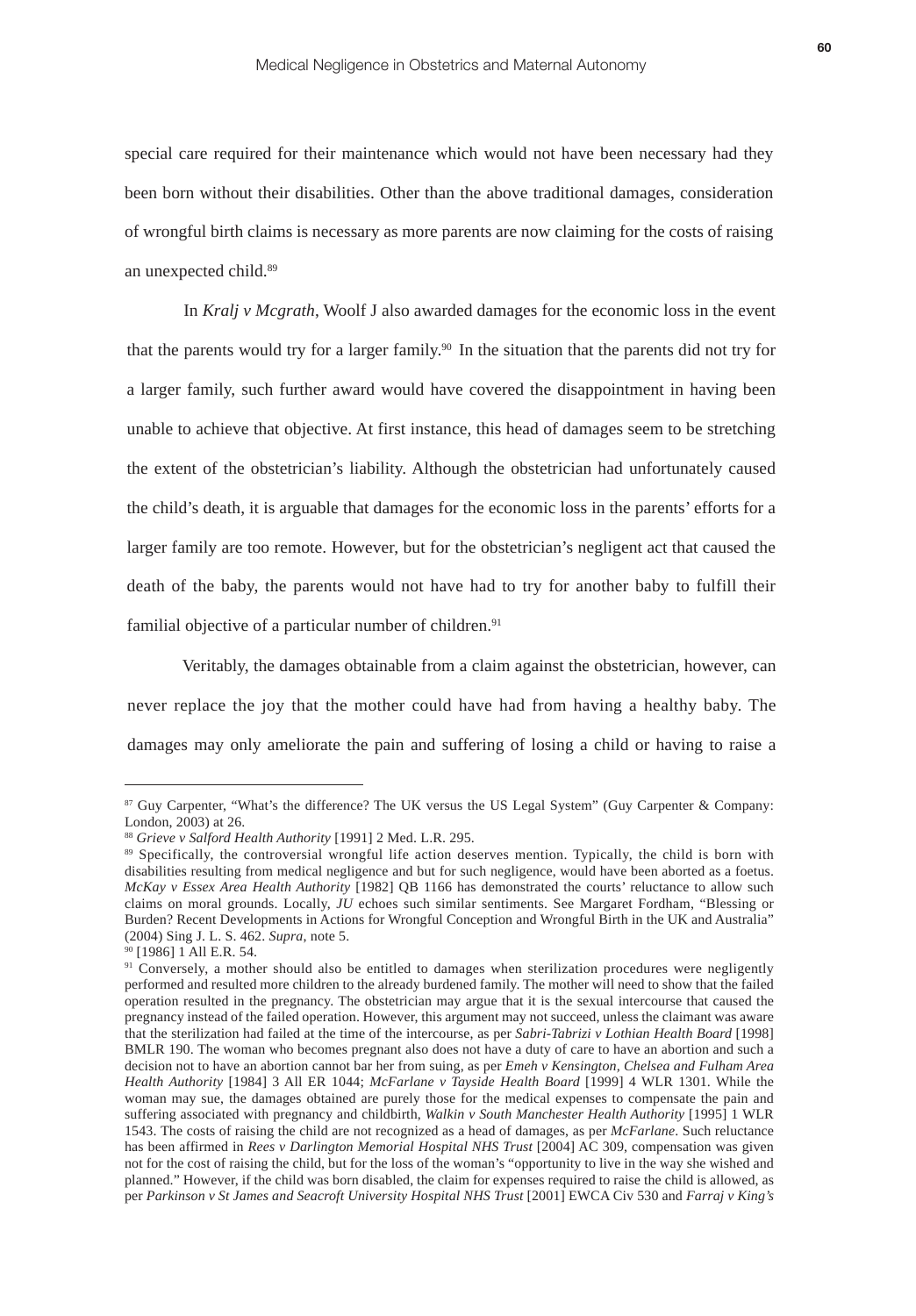damaged child. Such damages are not only limited to the mother, and the father should also sue for trauma inflicted upon him as a result of the mismanaged birth.<sup>92</sup> Furthermore, where the damage was caused by the obstetrician in imposing a treatment against the mother's wishes, the damages ought to be increased.

# VI. MOVING AHEAD IN MATERNAL-FOETAL CONFLICTS

#### *a) Preserving the mother's autonomy over and above the foetus' interests*

The preservation of patient autonomy for pregnant women is essential.<sup>93</sup> Her pregnancy in no way subjugates her interests below that of her foetus. There cannot be any implicit consent to risks associated with treatments for the unborn, in the mother's choice of pregnancy.<sup>94</sup> The fact that she chose to continue the pregnancy instead of opting for an abortion does not in any way diminish her capacity to consent or refuse treatments that the foetus may need. When the pregnant woman falls ill, she may need treatment that is known to carry a risk of injury to the child. For instance, in a car accident, the mother might need to undergo a surgical operation and such could require anesthetic, which is potentially harmful to the foetus.<sup>95</sup> If the mother would rather save herself than to sustain the foetus, the doctor

*Healthcare NHS Trust* [2006] EWHC 1228. For a US decision, see *McCullough v Hutzel Hospital* 88 Mich. App. 235.

<sup>92</sup> *Withington v Central Manchester Health Board*, *The Times* 2 July 1954 (QBD). It is arguable that extending the obstetrician's liability to the father is unnecessary because the father is never involved directly in the treatment of the pregnant woman and the unborn child. Although there is no direct doctor-patient relationship between the father and the obstetrician, the father should be able to sue the obstetrician for a negligently managed birth because the father would also have been deprived of the joy in raising an ordinary healthy child and would have also suffered the disappointment of unfulfilled family plans; all but for the obstetrician's negligent act. The father may not be involved directly, but is clearly foreseeable and proximate.

However, the father's claim as a secondary victim was very restricted in *Tan v East London and the City Health Authority* [1999] Lloyds's Rep Med 389, where the court had distinguished *Tan* from *Tredget v Bexley Area Health Authority* [1994] 5 Med LR 178. *Tredget* held that incidents comprising the negligent delivery and the child's death, could be view as one single horrifying event. However, the father in Tan, who had received a call informing him about his child's death in utero, and subsequently traveled to witness the stillbirth of his child three and a half hours later, was not recognized to have any claim.

<sup>93</sup> *Supra*, note 1, Seymour at 207.

<sup>&</sup>lt;sup>94</sup> Cf, Mattingly's view that the mother in most cases "expect to assume reasonable risks to improve the chances of deliverying a healthy baby. Willingness to do so is ideally implicit in the choice of pregnancy, and indeed the argument that the pregnant woman increases her responsibility for the fetus's well-being by choosing not to have an abortion is often cited to support the medical duty to provide fetal therapy." *Supra*, note 1. See also, H Tristram Engelhardt, Jr., "Current Controversies in Obstetrics: Wrongful Life and Forced Fetal Surgical Procedures," American Journal of Obstetrics and Gynecology 151 (1985): 313-318.

<sup>95</sup> Margaret Brazier, *Medicine, Patients and the Law*, 3rd edn, (England: Penguin, 2003) at 373.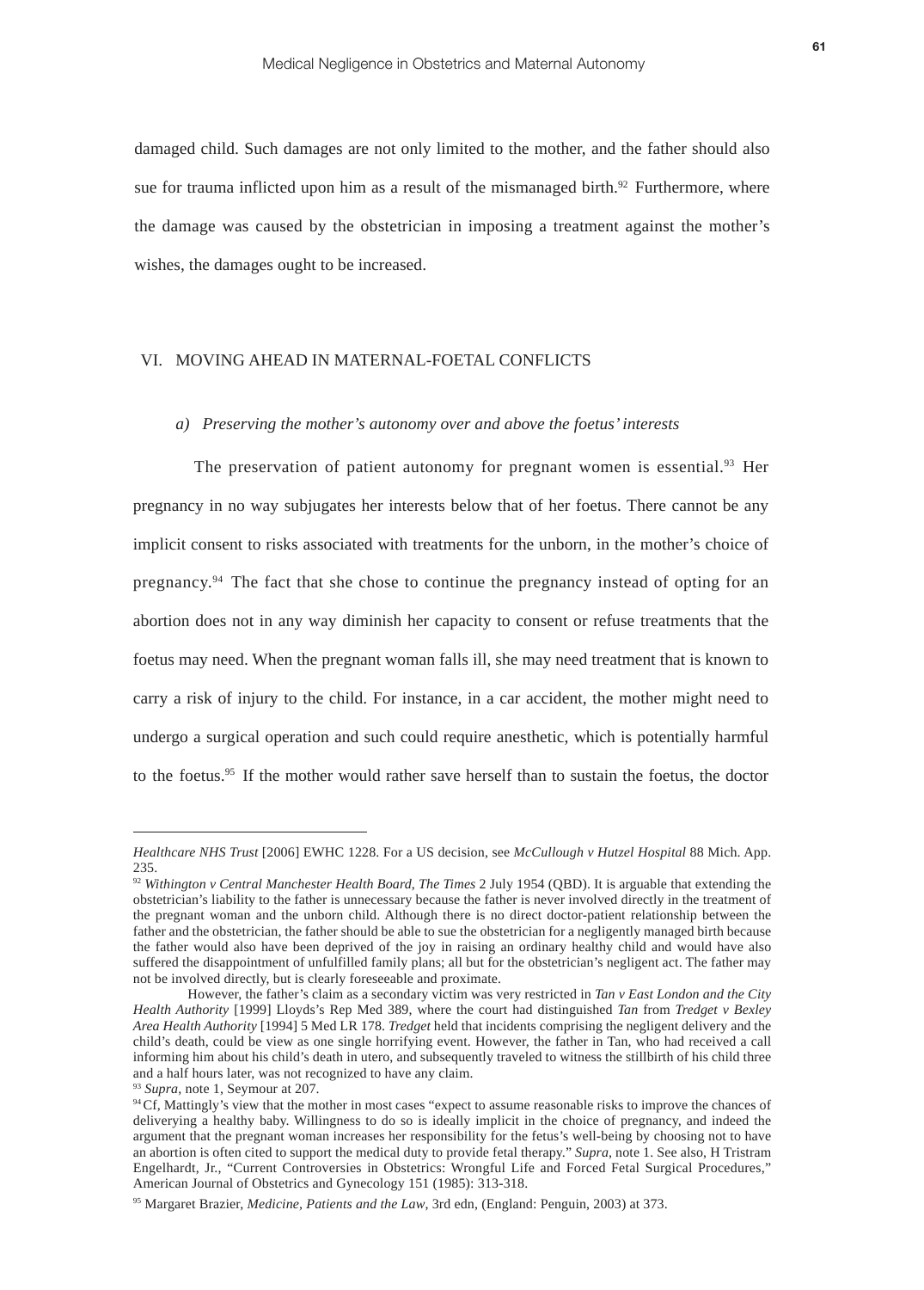ought to respect her wishes.<sup>96</sup> In this scenario, notwithstanding that the treatment may cause harm to the foetus, it is a necessity. Furthermore, she still commands the full capacity to determine her choice of medical treatment.

Conversely, if the mother elects to forgo the treatment in order to preserve the foetus, the doctor must not force the treatment on her.<sup>97</sup> Even if the mother is opting for a treatment that is clearly detrimental to her own health, she has the full legal right to do so.<sup>98</sup> Her choice, although out of the ordinary, is still a free choice within the bounds of her capacity to consent. The ethical motivation for such practice is recognized by UK Ethics Committee, reinforcing the obstetrics profession's attitudes to such issues.<sup>99</sup>

The emphasis on maternal welfare is clear even from statutory provisions on abortion in Singapore and UK. Ss.1(b) and (c) of the UK Abortion Act, makes provision for abortion at any stage where the pregnancy is harmful to the mother.100 Locally, abortion can be at any stage, where "the treatment is immediately necessary to save the life or to prevent grave permanent injury to the physical or mental health of the pregnant woman," as per  $s \cdot 4(1)(a)$  of the Termination of Pregnancy Act.<sup>101</sup> Inferring from the legislature intent to continue protecting the welfare of the mother, such motivations should be mirrored in maternal-foetal conflicts. Although maternal-foetal conflicts may not necessarily involve a life-threatening situation for the mother, an obstetric intervention against her wishes could possibly cause much damage to her mental health.

The above analysis culminates in the argument that the obstetrician should be immune from maternal decisions that is contrary to the child's interests, as the mother's refusal rendered intervention unlawful. The current law in UK is silent as to the obstetrician's liability as against the foetus for withholding necessary treatment as per the mother's wishes.

<sup>96</sup> The religious argument to preserve the baby for the sake of assuring it of a Christian baptism to save the baby from hell cannot be imposed on the general society. This religious view was first advanced in 1773, when doctors consulted Sorbonne theologians on the choice between the mother and unborn child if only one of them can be saved. *Supra*, note 2, Weaver at 237.

<sup>97</sup> *Supra*, note 45 and 63.

<sup>98</sup> *Ibid*.

<sup>99</sup> Royal College of Obstetricians and Gynaecologists, *A Consideration of the Law and Ethics in Relation to Courtordered Obstetric Intervention* (Royal College of Obstetricians and Gynaecologists, 1994).

<sup>&</sup>lt;sup>100</sup> UK Abortion Act, as amended by the Human Fertilisation and Embryology Act.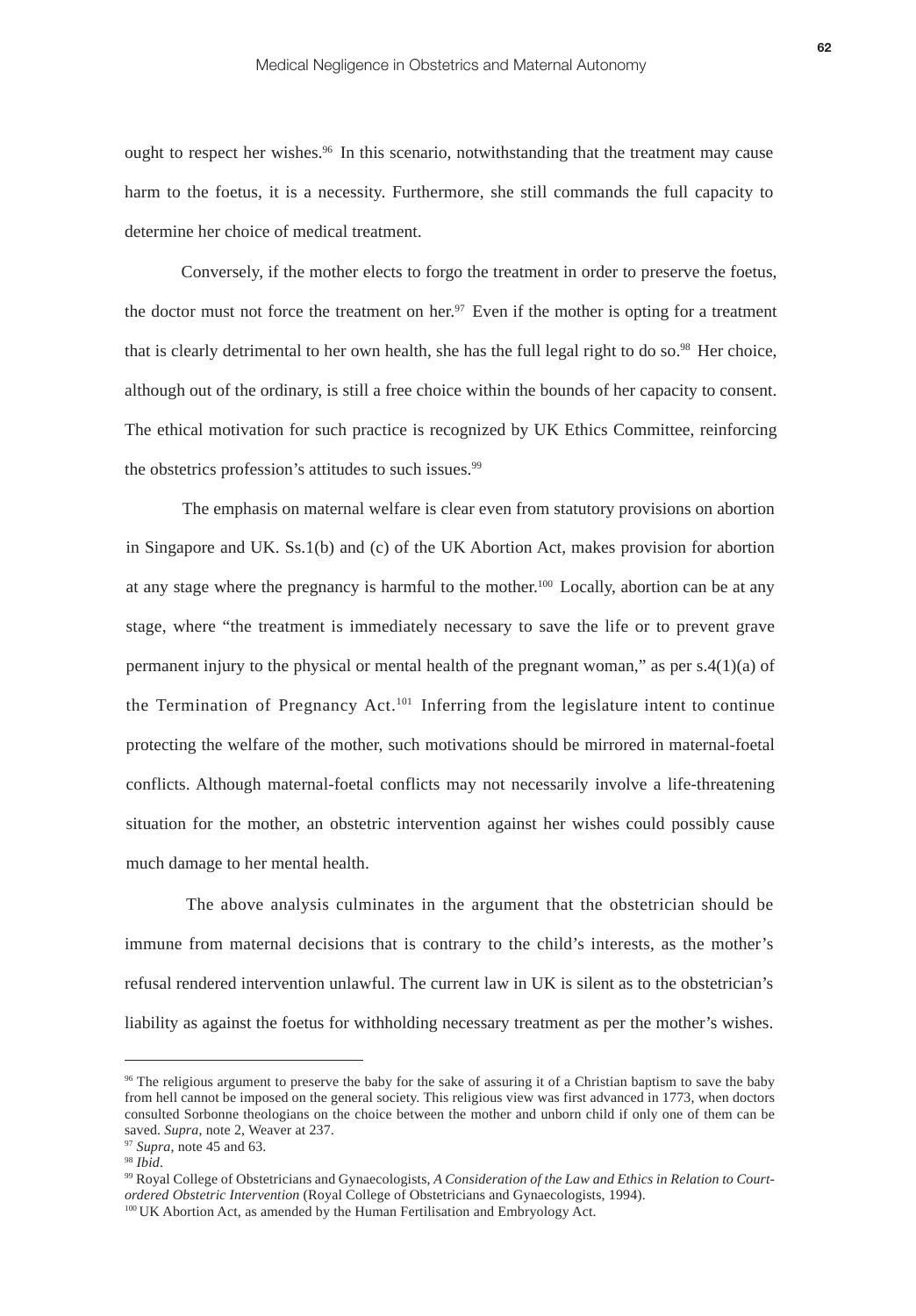However, it may be implied from *Re MB* and *Bolton*,<sup>102</sup> that if the mother should be free to choose a treatment despite knowing that it is contrary to her life or the foetus' interests, it is unfair to hold the obstetrician liable for such maternal decisions. Implied within both *Re MB* and *Bolton*, is the obstetrician's duty to intervene when the mother is incompetent, and the best interest approach must be taken. Here, the obstetrician faces the most problematic dilemma, whether to take the best interests of both mother and child, or solely that of the mother or solely that of the child. As aforementioned, the obstetrician should first follow any advanced medical directive written by the mother. Otherwise, he should consider the best interests of the mother, well above that of the child. Between the two patients, the mother is still the primary patient.

#### *b) US developments*

Further, US judicial developments denying maternal autonomy should neither be adopted in UK, nor Singapore. Such development infringes maternal autonomy, and invades parents' rights to decide for their child. It is most ironic that these judicial developments are in fact contrary to the general obstetric attitudes in the US, where the Ethics Committee had expressedly stated that obstetricians should not impose procedures on pregnant women when they have refused to consent.<sup>103</sup> The US decisions' erroneous emphasis on the viable foetus is encouraging defensive obstetric practice. As Rhoden has aptly put it, "if the infant is impaired and the doctor has just stood by, the doctor may face legal liability, whereas if he has done a  $C(a)$ esarean, the doctor has the strong  $104$  defense of having done everything." $105$ 

The US cases of *Raleigh* and *Jefferson* are erroneous in recognizing the foetus' right to immediate protection under the court's *parens patriae*.<sup>106</sup> However, Illinois cases have

<sup>101 (</sup>Cap. 324, Rev. Ed. Sing.), s.4(1)(a).

<sup>102</sup> *Supra*, note 45 and 63.

<sup>103</sup> American College of Obstetricians and Gynaecologists, Patient Choice: Maternal-Foetal Conflict (Committee on Ethics, American College of Obstetricians and Gynaecologists, 1987).

<sup>104</sup> Bridget Taylor, "Parental Autonomy and Consent to Treatment" (1999) 29(3) Journal of Advance Nursing 570. <sup>105</sup> *Supra*, note 44 at 79. Also see Marieskind, Cesarean Section, 7 Women & Health 179, 188 (1982) on the fear of legal liability as a motivating factor for obstetrician to deliver by Cesarean.

<sup>106</sup> An influential decision of interest is *Roe v Wade* 410 U.S. 113, where the state's interests in protecting human life could be inferred. However, it did not state that such interests could override those of the mother. *Roe v Wade*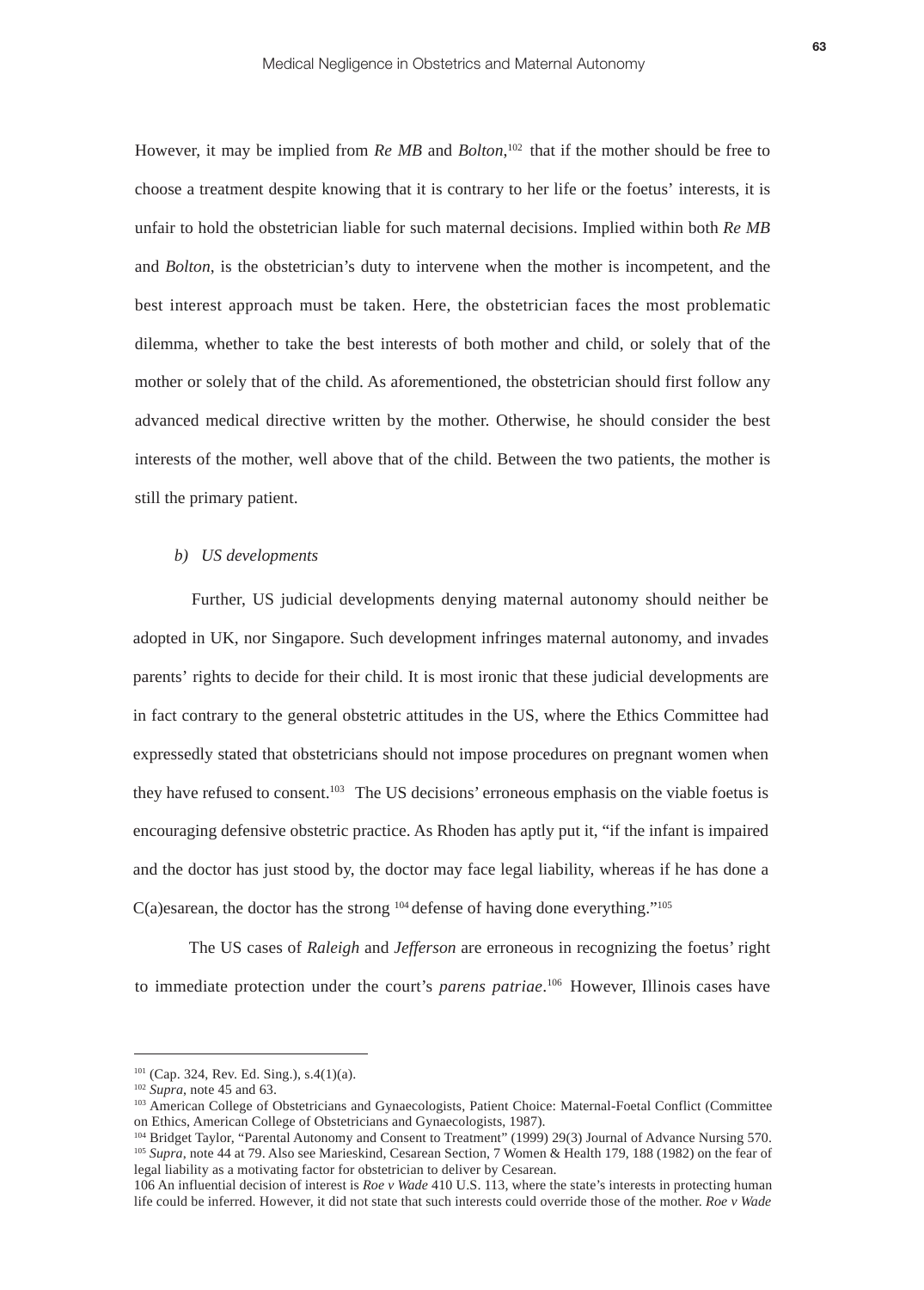recognized the mother's right of refusal, such as *Re Baby Boy Doe* and *Re Fetus Brown*.<sup>107</sup> Curiously, in *Pemberton v* Tallahassee,<sup>108</sup> the court held that the mother's personal constitutional rights did not outweigh the interests of the state in preserving the life of the foetus. The US development is in a clear state of flux, varying across states.109 However, it is submitted that the position taken in the Illinois courts is the preferable direction, for it recognizes the fundamental right of every person to refuse treatments, especially parturient women.

# VII. CONCLUSION

 It is crucial that the UK courts avoid adopting the US position of denying the right of refusal to treatment, because it is not only problematic, but furthermore an encroachment into the mother's autonomy. Re MB and Bolton are promising trends that respect maternal autonomy and subsequent decisions should follow such a direction. It is illogical to subsume the mother's interests under those of the child, whose rights and interests remain inchoate till he or she is born alive and capable of enforcing those rights and interests. The obstetrician operates under the dual patient-hood model, limited by the mother's rights and interests. In fact, maternal-foetal conflicts are rare because the majority of mothers would have elected the best for their unborn child. However, such norms should not restrain the right of every woman to decide for her own body. In conclusion, a pregnant woman retains the same rights of refusal to treatment when she was not pregnant.

# VIII. ACKNOWLEDGEMENTS

I must thank Assoc Prof Amirthalingam Kumaralingam for his dedicated guidance on this article, which was submitted as a thesis in part fulfillment of the LLB. He has

is useful for the purpose of understanding the value of the foetus, but this paper will not belabor on this case as it is more relevant to the context of abortions.

<sup>107</sup> 260 Ill. App. 3d 392 (App, Illinois 1993); 294 Ill. App. 3d 159 (App, Illinois 1997). Some, such as Rosamund Scott has labeled this case as a sign of "regression" in the jurisprudence in this area. *Supra*, note 49, Scott at 187. <sup>108</sup> *Laura Pemberton v Tallahassee Memorial Regional Medical Center* 66 F. Supp. 2d 1247 (Florida, 1999).

<sup>&</sup>lt;sup>109</sup> Rosamund Scott has suggested that this issue seem to remain open in the United States and that numerous states have yet to consider the issue. *Supra*, note 49.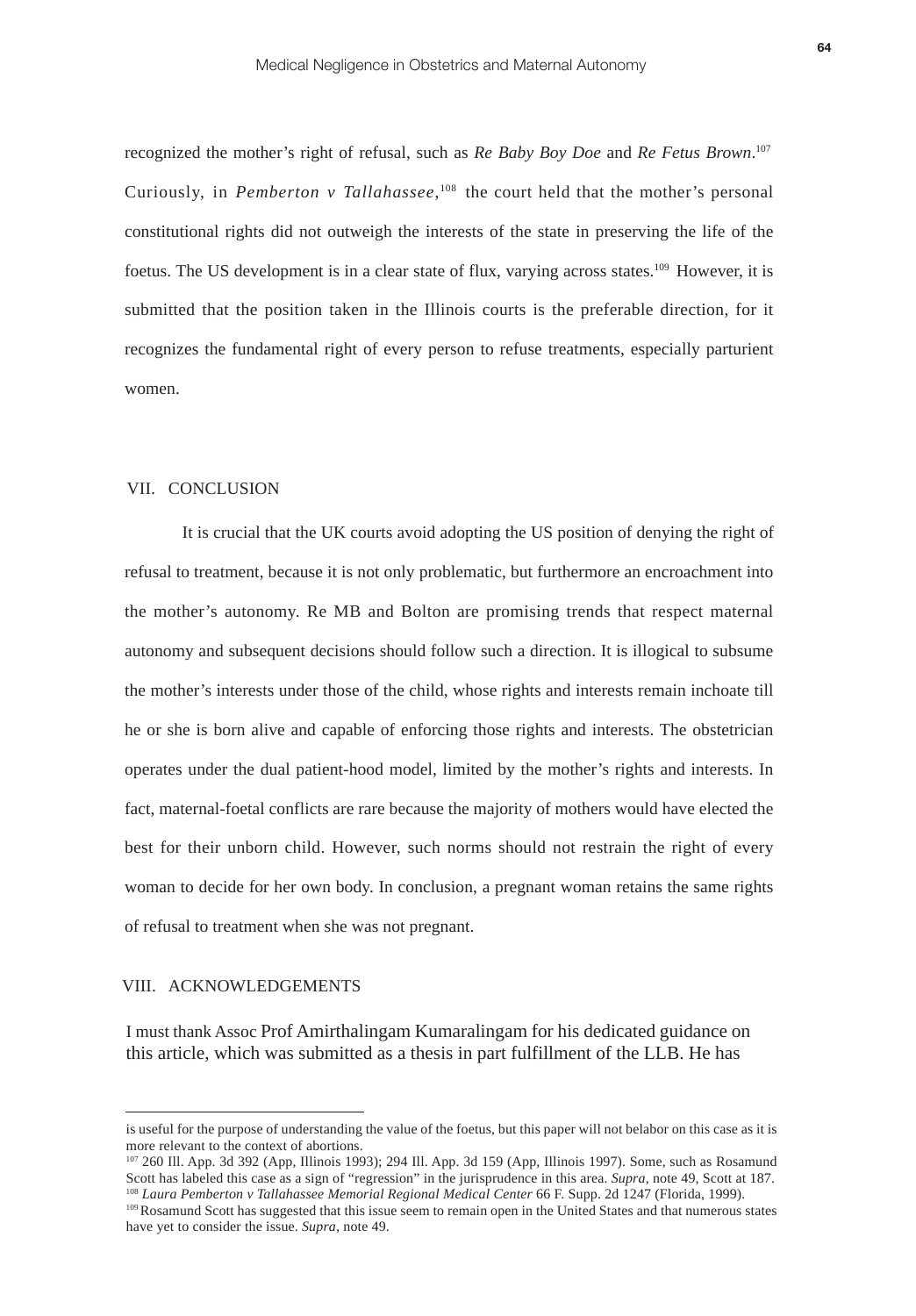always received each and every draft with interest and enthusiasm, offered invaluable criticism and most importantly, huge encouragement.

Additionally, I am deeply grateful to Dr Wee Horng Yen, for his helpful comments on maternal autonomy and the smooth delivery of my baby girl, Rachael.

Also, I must thank my friends for their interest and valuable comments on the paper: Angela Thiang Pei Yun, Cheryl Fu Sihui.

Finally, I am deeply grateful to my parents, Luo Liang Hong and Suwannee Vilaivetvithayakorn for their unwavering support. My siblings, Luo Ling Hui, Luo Ling Yi and Luo Guo Jing, for their stints at babysitting Rachael while this draft materialised into an article. I am most indebted to my husband, Fan Zongdeng, for his faith, love and loyalty.

The contents of this paper are intended to provide general information. Although the author endeavors to ensure that the information contained herein is accurate, she does not warrant its accuracy or completeness or accept any liability for any loss or damage arising from any reliance thereon. The information in this paper should not be treated as a substitute for specific legal advice concerning particular situations. If you would like to obtain advice, please do not hesitate to approach the author at luolingling@gmail.com or lluo@cnplaw.com.

Luo Ling Ling Faculty of Law, National University of Singapore (2003-2007) Pupil, Colin Ng & Partners (2007)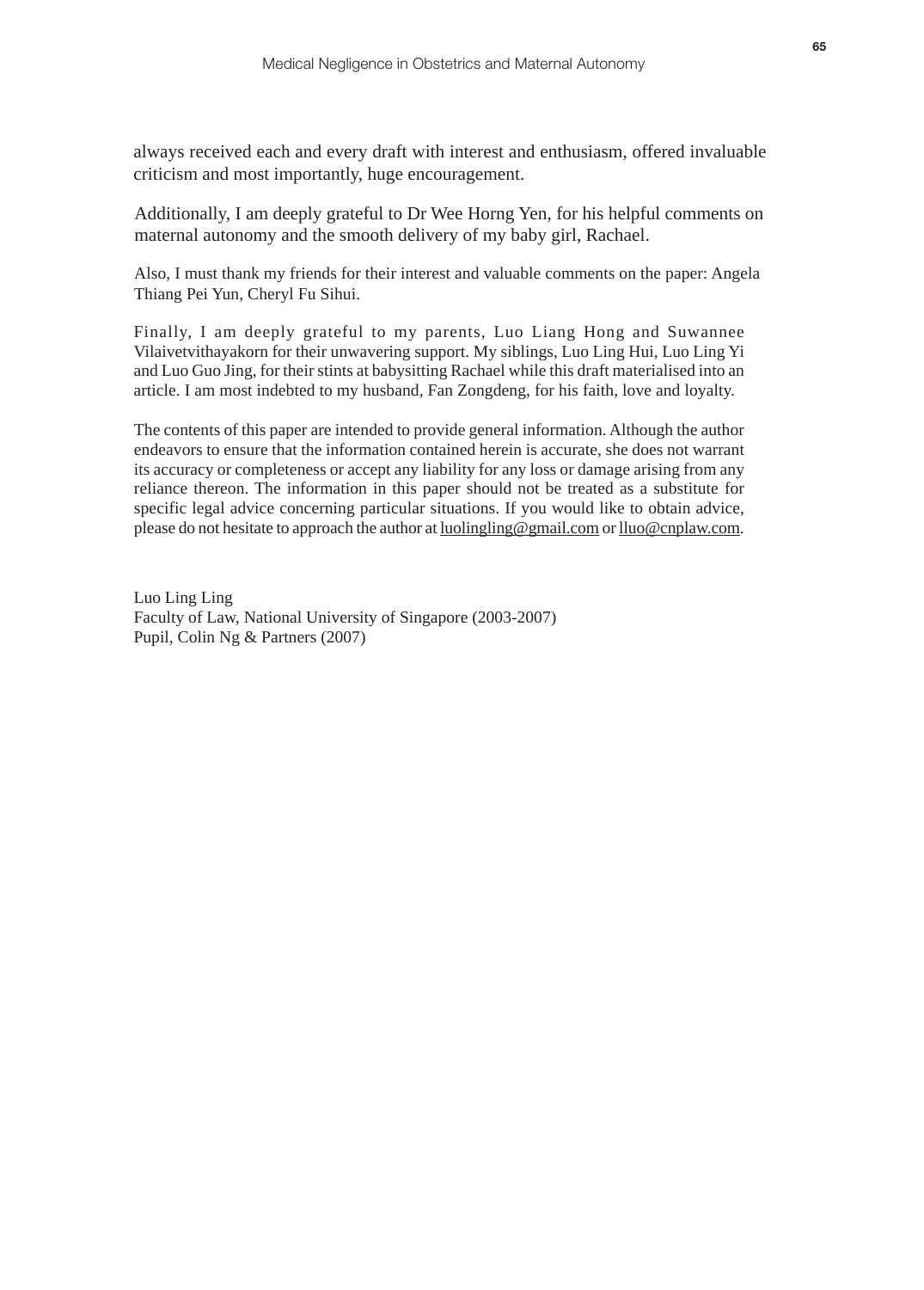# IX. BIBLIOGRAPHY

**Cases** 

- *. Abramzik v Brenner*, (1967) 65 D.L.R. (2d) 651.
- *. Alcock v Chief Constable of South Yorkshire Police* [1992] 1 AC 310.
- *. Bagley v North Herts Health Authority* [1986] NLJ Rep 1014.
- *. Bolam v Friern Hospital Management Committee* [1957] 2 All ER 118.
- *. Bolitho v City and Hackney Health Authority* (1997) 39 BMLR 1, [1997] 4 All ER 771.
- *. Bolton Hospitals NHS Trust v O* [2002] EWHC 2871.
- *. Bonbrest v Kotz* 65 F Supp 138 (1946).
- *. Brindley v Queen's Medical Center University Hospital NHS Trust* [2005] EWHC 2647.
- *. Burton v Islington Area Health Authority* and *De Martell v Merton and Sutton Area Health Authority* [1992] 3 All ER 833.
- *. Constable v Salford & Trafford Health Authority* [2005] EWHC 2967.
- *. DA v North East London Strategic Health Authority* [2005] EWHC 950.
- 12. *DF (by her litigation friend and mother CF) v. St George's Healthcare NHS Trust* [2005] EWHC 1327.
- *. Distillers Co (Biochemicals) Ltd v Thompson* [1971] AC 458.
- *. Dulieu v White* [1901] 2 KB 669.
- *. Eckert v Smith* 589 S.W.2d 533.
- *. F v Chan Tanny* [2003] SGHC 231.
- *. Farrell v Merton Sutton & Wandsworth Health Authority* (2000) 57 BMLR 158.
- *. French v Thames Valley Strategic Health Authority* [2005] EWHC 459.
- *. Grieve v Salford Health Authority* [1991] 2 Med. L.R. 295.
- *. Howarth v Adey* [1996] 2 VR 535.
- *. Hucks v Cole* [1993] 4 Med. L. R. 393.
- *. Jefferson v Griffin Spalding County Hosp Authority* 274 S.E.2d 457 (Georgia 1981).
- *. Jewett v Our Lady of Mercy Hospital* 82 Ohio App 3D 428; 612 NE 2d 724 (Ohio 1992).
- *. Jones v Minick* 697 N.E.2.d 496.
- *. JU and Another v See Tho Kai Yin* [2005] 4 SLR 96.
- *. Kayla Buja v Howard Morningstar* 688 A.2d 817
- *. Knight v West Kent Health Authority* [1997] 40 BMLR 61.
- *. Kralj v Mcgrath* [1986] 1 All ER 54.
- *. Kingsberry v Greater Manchester Strategic Health Authority* [2005] EWHC 2253.
- *. Marriot v West Midlands Health Authority* [1999] Lloyd's Rep Med 23.
- *. Marshall v Curry* [1933] 3 DLR 260.
- *. McCullough v Hutzel Hospital* 88 Mich. App. 235.
- *. McDaniel v Hendrix* 260 Ga. 857.
- *. McFarlane v Tayside Health Board* [1999] 4 WLR 1301.
- *. McKay v Essex Area Health Authority* [1982] QB 1166.
- *. McLoughlin v O'Brian* [1982] 2 WLR 982.
- *. National Cas. Co. v Northern Trust Bank* 807 So. 2d 86.
- *. O'Driscoll v Dudley Health Authority* [1996] 37 BMLR 146.
- *. Ouellette v Sukbak and Nelson* 391 N.W.2d 810.
- *. Pang Koi Fa v Lim Djoe Phing* [1993] 3 SLR 317.
- *. Raleigh Fitkin-Paul Morgan Mem Hosp v Anderson* 201 A 2d 537 (New Jersey 1964).
- *. Re AC* 533 A.2d 611 (DC 1987); 573 A.2d 1235 (DC App, 1990).
- *. Re Baby Boy Doe* 260 Ill. App. 3d 392 (App, Illinois 1993).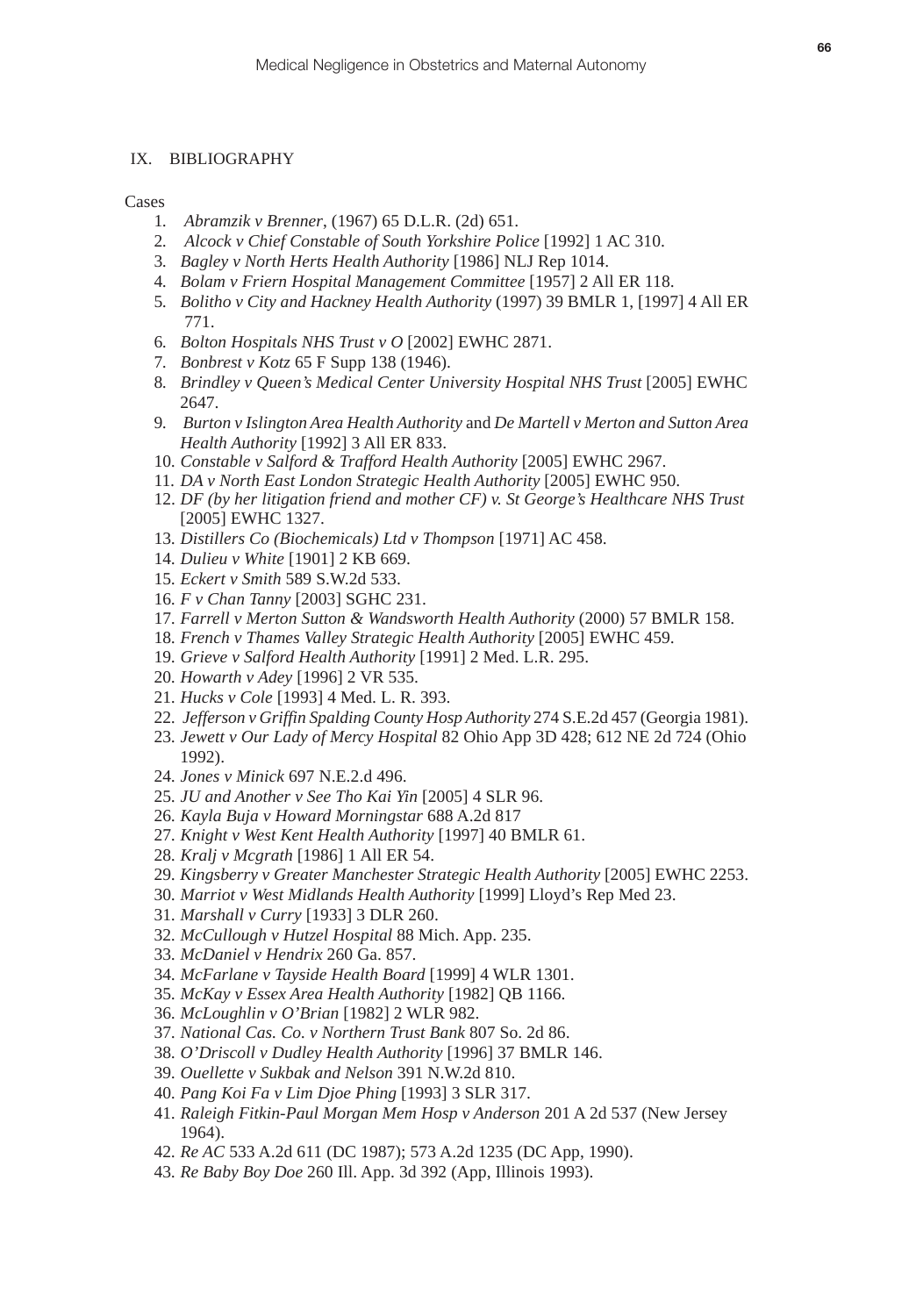- 44. *Re Fetus Brown* 294 Ill. App. 3d 159 (App, Illinois 1997).
- 45.*Re MB* [1997] 2 FLR 426*.*
- 46. *Re S (Adult: Refusal of Treatment)* [1992] 4 All ER 671.
- 47. *Rees v Darlington Memorial Hospital NHS Trust* [2004] AC 309.
- 48. *Reynolds v North Tyneside Health Authority* [2002] Lloyd's Rep Med 459.
- 49. *Robbins v Marvin Footer* 179 US App DC 389.
- *50. Rochdale Healthcare NHS Trust v C* [1997] 1 FCR 274.
- *51. Roe v Wade* 410 U.S. 113.
- *52. S v McC* [1972] A.C. 24.
- 53*. Sabri-Tabrizi v Lothian Health Board* [1998] BMLR 190.
- 54*. Sidaway v Governors of Bethlehem Royal Hospital* (1985) 1 BMLR 132.
- 55*. Smith v Brennan* 157 A 2d 497(NJ 1960).
- 56. *Smithers (A minor by his father and litigation friend Aaron Smithers) v. Taunton and Somerset NHS Trust* [2004] EWHC 1179.
- 57*. St George's NHS Trust v S* [1999] Fam 26.
- 58*. Strelec v Nelson* No 12401 of 1990. (unreported) 13 December 1996 (NSWSC).
- 59*. Tan v East London and the City Health Authority* [1999] Lloyds's Rep Med 389.
- 60*. The Estate of Lynch v Nash Day Hospital* 167 N.C. App. 194
- 61. *Tredget v Bexley Area Health Authority* [1994] 5 Med LR 178.
- 62*. Veivers v Connelly* (1994) Aust Torts Reports 81-309, [1995] 2 QdR 326.
- 63*. Vo v France* [2004] 2 FCR 577
- 64. Walkin v South Manchester Health Authority [1995] 1 WLR 1543.
- 65*. Watt v Rama* [1992] 3 All ER 833.
- 66*. Whitehouse v Jordan* [1981] 1 All ER 267.
- 67*. Wilson v Pringle* [1987] QB 237.
- 68*. Withington v Central Manchester Health Board*, *The Times* 2 July 1954 (QBD).
- 69*. X& Anor v Pal & Ors* (1991) Aust Torts Reports 81-098, 23 NSWLR 26.
- 70*. Yeo Peng Hock Henry v Lily Pai* [2001] 4 SLR 571.

#### Texts

- 1. Boonin, David, *A Defense of Abortion* (Cambridge: Cambridge University Press, 2003).
- 2. Bonnie Steinbock, *Life Before Birth: The Moral and Legal Status of Embryos and Fetuses*. (Oxford: Oxford University Press, 1992).
- 3. Charles J Lewis, *Clinical Negligence: A Practical Guide*, 5th edn (Butterworths: London, Edinburgh & Dublin, 2001).
- 4. Emily Jackson, *Medical Law: Text, Cases, and Materials* (Oxford University Press: Oxford, 2006).
- 5. Frances H. Miller, "Maternal-Fetal Conflicts: Narrowing the Controversy" in Eric Matthews, Michael Menlowe, eds., *Philosophy and Health Care* (Aldershot, Hants, Eng.; Brookfield, Vt. USA: Avebury , 1992).
- 6. Jane Mair, "Maternal/Foetal Conflict: Defined or Defused?" in Sheila A.M. McLean, ed., *Contemporary Issues in Law, Medicine, and Ethics*, (Aldershot; Brookfield, USA: Dartmouth , c1996).
- 7. Jane Weaver, "Court-ordered Caesarean Sections" in Andrew Bainham, Shelley Day Sclater and Martin Richards, eds., *Body Lore and Laws* (Oxford: Hart Publishing, 2002).
- 8. John Seymour, *Childbirth and the Law*, (Oxford; New York: Oxford University Press, 2000).
- 9. Margaret Brazier, *Medicine, Patients and the Law*, 3rd edn, (England: Penguin, 2003)
- 10. McMahan Jeff, *The Ethics of Killing,* (New York: Oxford University Press, 2002).
- 11. Patrick Lee & Robert P. George, "The Wrong of Abortion" in Andrew Cohen & Christopher Wellman, eds. *Contemporary Debates in Applied Ethics*. (Oxford: Blackwell, 2005).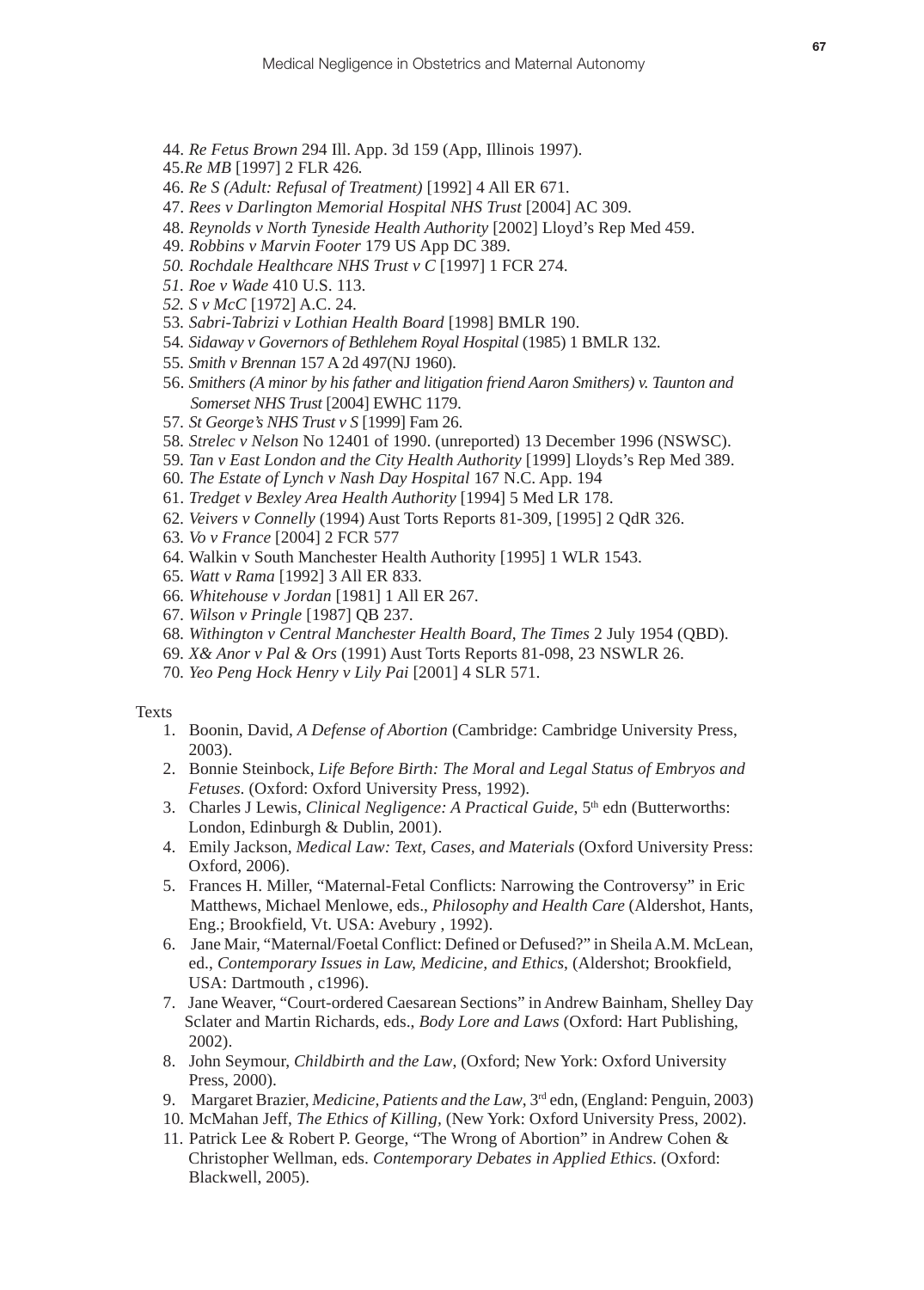- 12. Rodney Nelson-Jones & Frank Burton, *Medical Negligence Case Law*, 2nd edn (Butterworths: London, Dublin & Edinburgh, 1995).
- 13 Rosamund Scott, *Rights, Duties and the Body: Law and Ethics of the Maternal-Fetal Conflict* (Oxford: Hart Publishing, 2002).
- 14. Schwarz Stephen, *The Moral Question of Abortion* (Chicago: Loyola University Press, 1990).
- 15. Sheena Meredith, *Policing Pregnancy: The Law and Ethics of Obstetric Conflict* (Ashgate: Burlington, 2005).
- 16. Susan S. Mattingly, "The Maternal-Fetal Dyad: Exploring the Two-Patient Obstetric Model" in Sheila McLean, ed., *Medical Law and Ethics*, (Aldershot, Hants, England; Burlington, VT: Ashgate/Dartmouth, c2002).
- 17. Vivian Harpwood, *Legal Issues in Obstetrics*, (Dartmouth: Brookfield USA, 1996) at 142.
- 18. Wayne R. Cohen & Ruth Macklin, "Maternal-Fetal Conflicts: Ethical and Policy issues" in Amnon Goldworth, William Silverman, David K. Stevenson & Ernle W. D. Young, *Ethics and Perinatology*, (New York: Oxford University Press, 1994).

#### Articles

- 1. A. Whitfield, "Common Law Duties to Unborn Children" 1993, 1 Med. L. Rev. 28.
- 2. A. Maclean, "Now you see it, now you don't: Consent and the Legal Protection of Autonomy" (2000) 17(3) Journal of Applied Philosophy 277; "Beyond Bolam and Bolitho" (2002) 5 Medical Law International 205.
- 3. Andrew Downie, "Consent to Medical Treatment Whose View of Welfare?" (1999) 29 Family Law 818.
- 4. Ash Samanta, Michelle M. Mello, Charles Foster, John Tingle & Jo Samanta, "The Role of Clinical Guidelines in Medical Negligence Litigation: A Shift from the Bolam Standard?" (2006) 14 Med. L. Rev. 321.
- 5. Barbara Hewson, "When 'no' means 'yes'", Law Society's Gazette, 1992.
- 6. Bowes & Selgestad, "Fetal versus Maternity Rights: Medical and Legal Perspectives" 58 (1981) Obstetrics & Gynecology 209.
- 7. Bridget Taylor, "Parental Autonomy and Consent to Treatment" (1999) 29(3) Journal of Advance Nursing 570.
- 8. Dato' G Sri Ram, "The Standard of Care: Is the Bolam principle still the Law?" [2000] 3 Malayan Law Journal lxxxi.
- 9. Diana Kloss, "The Duty of Care: Medical Negligence" (1984) 289 British Medical Journal 66.
- 10. Douglas Brown, "Rights of an Unborn Child" (1972) 21 International and Comparative Law Quarterly 789.
- 11. E. P. Finamore, "*Jefferson v Griffin Spalding County Hosp Authority*: Court ordered Surgery to protect the life of an unborn child", 9 (1983) American Journal of Law & Medicine 83.
- 12. Elizabeth Wicks, "The Right to Refuse Treatment under the European Convention o on Human Rights" (2001) 9 Medical Law Review 17.
- 13. European Obstetrics Study Group, "Patient Refusal of Emergency Caesarean Delivery" (2006) 108(5) Obstetrics & Gynecology 1121.
- 14. Finnis, "The Rights and Wrongs of Abortion" 2:2 (1973) *Philosophy and Public Affairs* 117.
- 15. Guy Carpenter, "What's the difference? The UK versus the US Legal System" (Guy Carpenter & Company: London, 2003) at 26.
- 16. H. Tristram Engelhardt, Jr., "Current Controversies in Obstetrics: Wrongful Life and Forced Fetal Surgical Procedures," American Journal of Obstetrics and Gynecology 151 (1985): 313-318.
- 17. Harvey Teff, "The Standard of Care in Medical Negligence Moving on from Bolam?" (1998) Oxford Journal of Legal Studies 473.
- 18. Hershenov, "Abortions and Distortions" 27:1 (2001) *Social Theory and Practice* 129.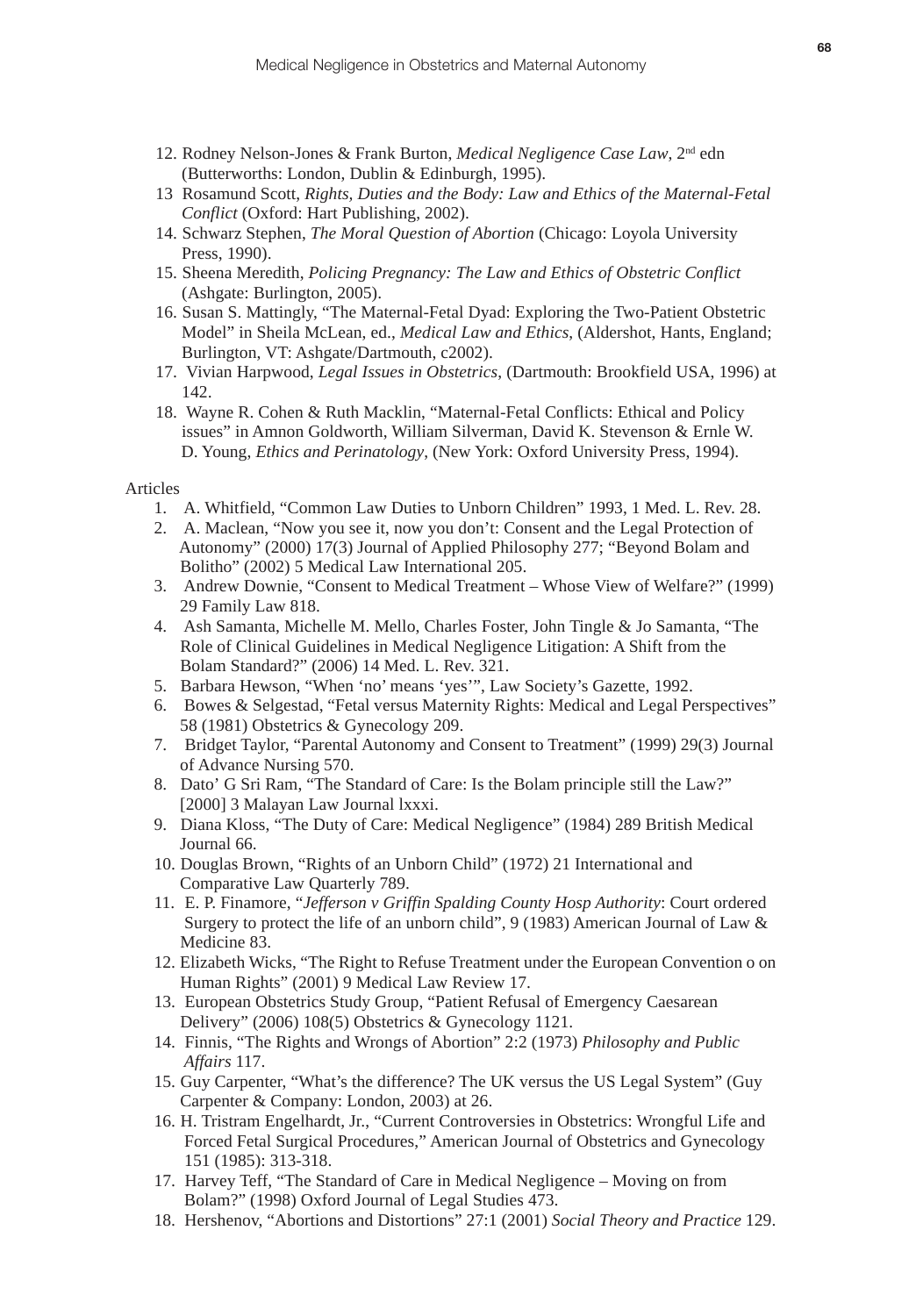- 19. Howard Minkoff & Lynn M. Paltrow, "Melissa Rowland and the Rights of Pregnant Women" (2004) 104(6) Obstetrics & Gynecology 1234.
- 20. J. C. McIlwain, "Clinical risk management: principles of consent and patient information" (1999) 24 Clinical Otolaryngology 225.
- 21. JoAnn Pinkerton and James Finnery, "Resolving the clinical and ethical dilemma involved in fetal-maternal conflicts" (1996) American Journal of Obstetrics and Gynecology 289.
- 22. John A. Harrington, "Privileging the medical norm: liberalism, self-determination and refusal of treatment" (1996) Legal Studies 16(3), 348-367.
- 23. John Keown, "Doctor Knows Best?: The Rise and Rise of the Bolam Test" (1995) Sing. J. L. S. 342; "Reining in the Bolam Test" (1998) Cambridge Law Journal 248.
- 24. Jonathan Herring, "Caesarean Sections, Phobias and Foetal Rights" (1997) Cambridge Law Journal 509.
- 25. Jonathan Montgomery, "Law and the Demoralisation of Medicine" (2006) 26(2) Legal Studies 185.
- 26. Julia Burrows, "The parturient woman: can there be room for more than 'one person with full and equal rights inside a single human skin'"? (2001) 33(5) Journal of Advance Nursing 689.
- 27. Dr Kevin J Dalton, "Refusal of Intervention to Protect the life of the viable Fetus A Case Based Transatlantic Overview" (2006) 16 Medico-Legal Journal 74.
- 28. Kumaralingam Amirthalingam, "Judging Doctors and Diagnosing the Law: Bolam Rules in Singapore and Malaysia" (2003) Sing J. L. S 125.
- 29. L.J. Nelson, B.P. Buggy & C.J. Weil, "Forced Medical Treatment of Pregnant Women: "Compelling each to Live as seems good to the Rest"", 37 (1986) Hastings Law Journal 703.
- 30. Lord Woolf, "Are Courts Excessively Deferential to the Medical Profession?" (2001) 9 Med. L. Rev. 1.
- 31. Margaret Brazier and J. Miola, "Bye-Bye Bolam: A Medical Revolution?" (2000) 8 Medical Law Review 85.
- 32. Margaret Fordham, "Blessing or Burden? Recent Developments in Actions for Wrongful Conception and Wrongful Birth in the UK and Australia" (2004) Sing J. L. S. 462; "A Life without Value?" (2005) Sing J. L. S. 395.
- 33. Marie Fox and Jean McHale, "In Whose Best Interests" (1997) Modern Law Review 700.
- 34. Marieskind, Cesarean Section, 7 (1982) Women & Health 179.
- 35. Nancy K. Rhoden, "Informed consent in Obstetrics" 9:67 (1987) Western New England Law Review 67.
- 36. Paula Case, "Confidence Matters: The Rise and Fall of Informational Autonomy in Medical Law" (2003) 11 Medical Law Review 208.
- 37. Penny Dimopoulos and Mirko Bagaric, "The Moral Status of Wrongful Life Claims" (2003) 32 Comm L. World Rev. 38.
- 38. Rebecca Bailey Harris, "Pregnancy, Autonomy and Refusal of Medical Treatment" (1998) 114 Law Quarterly Review 550
- 39. Rosamund Scott, "Prenatal Screening, Autonomy and Reasons: The Relationship between the law of Abortion and Wrongful Birth" (2003) 11 Medical Law Review 265.
- 40. Sabine Michalowski, "Court Authorised Caesarean Sections The End of a Trend?" Modern Law Review at 117.
- 41. Sara Fovargue, "Policing Pregnancy: Implications of the Attorney-General's Reference (No. 3 of 1994)" (1998) 6 Medical Law Review 265.
- 42. Thomson, "A Defense of Abortion" 1:1 (1971) *Philosophy and Public Affairs* 47; "Rights and Deaths" 2:2 (1973) *Philosophy and Public Affairs* 146.
- 43. Umno Essen, "Are court-authorised Caesarean sections still possible?" (2001) 151 New Law Journal 1324.
- 44. Victoria Yeates, "In Whose Interests?" (1996) 146 New Law Journal 1182.